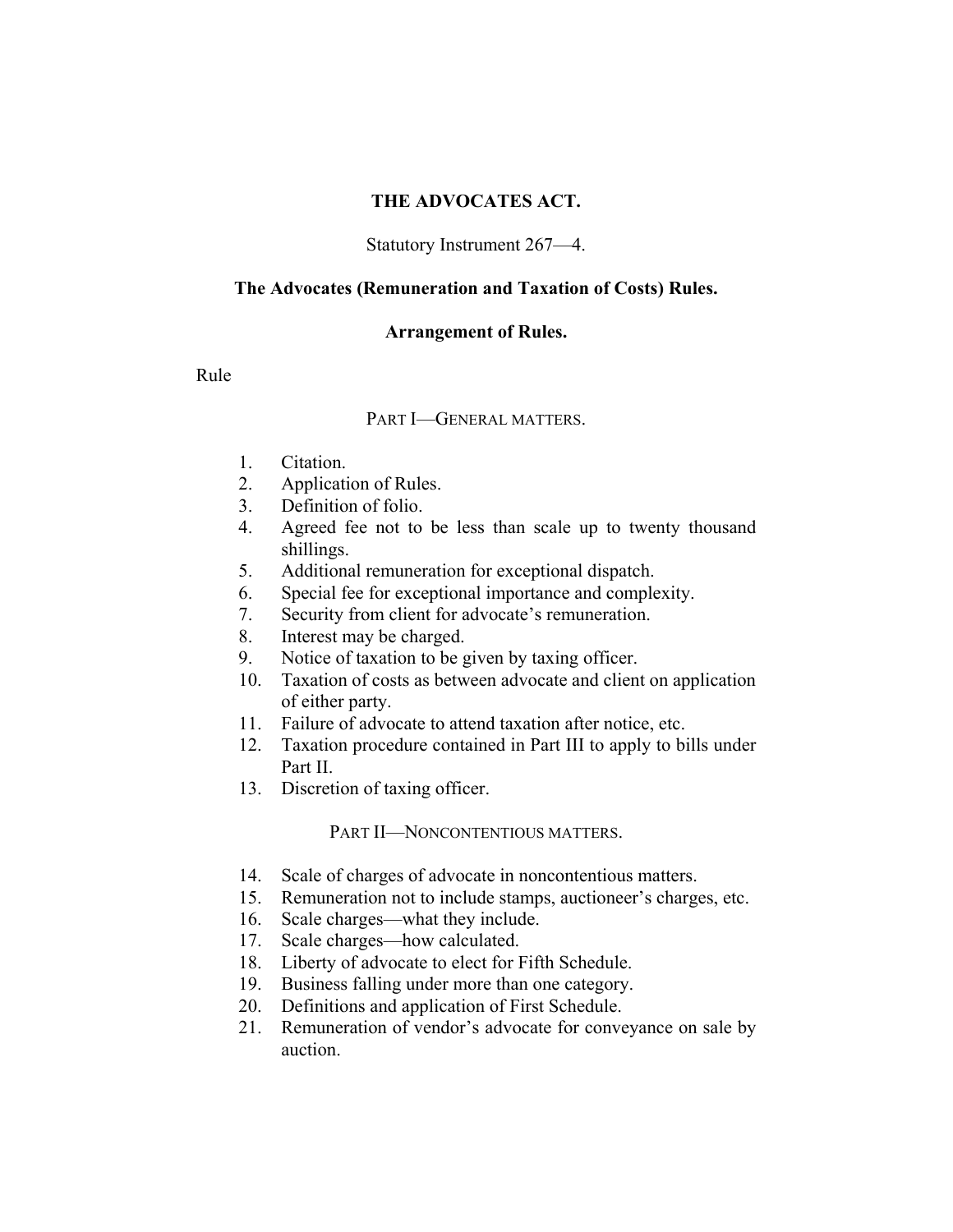- 22. Charges where advocate is concerned for both mortgagor and mortgagee or vendor and purchaser.
- 23. Where building society is mortgagee.
- 24. Charges where conveyance and mortgage are prepared by one advocate.
- 25. Charges where one document prepared and one approved by one advocate.
- 26. Charges where mortgage in favour of vendor and one advocate acting for both parties.
- 27. Where property is sold subject to incumbrance.
- 28. Charges for approving draft on behalf of several parties having different interests.
- 29. Application of Second Schedule.
- 30. Abstract of title furnished by vendor.
- 31. Lessee to pay lessor's costs.
- 32. Charges where advocate is concerned for both vendor and purchaser, etc.
- 33. Where mortgagor or mortgagee joins in a conveyance.
- 34. Where party other than vendor is represented by a separate advocate.
- 35. Where consideration for conveyance or lease consists partly of premium and partly of rent.

PART III—CONTENTIOUS MATTERS AND TAXATION OF COSTS.

- 36. Application to contentious matters.
- 37. Costs in High Court and magistrates courts according to Sixth Schedule.
- 38. Costs may be taxed as between party and party or as between advocate and client.
- 39. No advocate's costs where suit brought without notice.
- 40. Registrar to record consent order on payment of filing fee.
- 41. Costs of more than one advocate to be certified by the judge.
- 42. Costs where same advocate is employed by two or more plaintiffs or defendants.
- 43. Costs between party and party where joint executors or trustees defend separately.
- 44. Where party entitled to costs fails or refuses to tax.
- 45. Taxation of costs upon an award.
- 46. Receiver in insolvency to have notice of taxation.
- 47. Manner of preparing bill for taxation.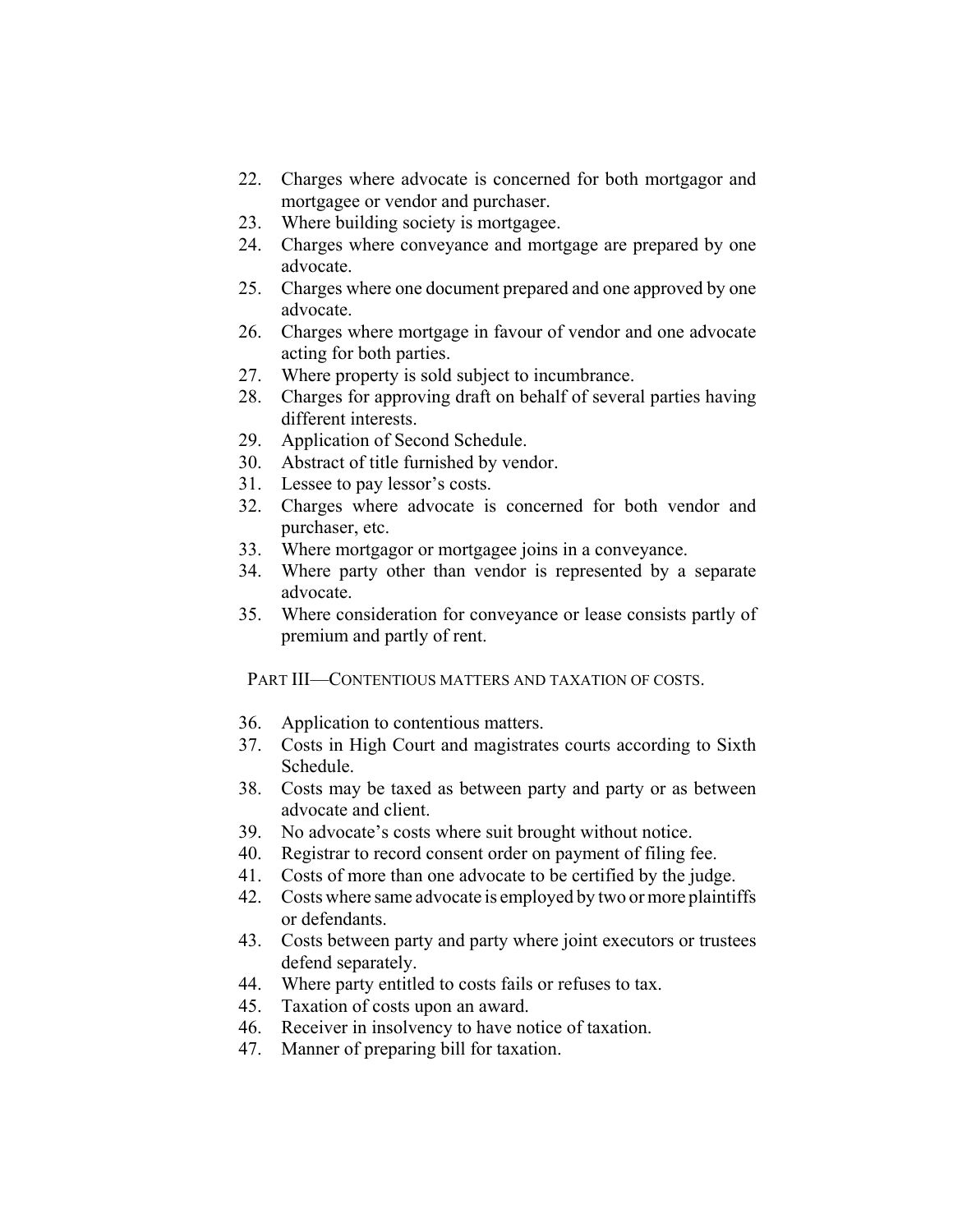- 48. Filing bills for taxation.
- 49. Bills not to be altered after being lodged.
- 50. Notice of taxation where defendant has not appeared.
- 51. Vouchers to be produced on taxation.
- 52. Number of folios on documents charged by the folio.
- 53. Certificate of taxing officer on bills taxed under a special order of the court.
- 54. Taxing officer may proceed ex parte, etc.
- 55. Instructions to include attendance on deponent.
- 56. Where more than one-sixth taxed off.
- 57. Advocate entitled to charge client according to Sixth Schedule.

#### **Schedule**

| First Schedule  | Scales of charges on sales, purchases,<br>mortgages, and debentures and for<br>commission on sales, purchases and loans<br>affecting certain land. |
|-----------------|----------------------------------------------------------------------------------------------------------------------------------------------------|
| Second Schedule | Scales of charges for leases or agreements<br>of leases at rack rent and for building<br>leases, reserving rent, etc.                              |
| Third Schedule  | Floatation of companies.                                                                                                                           |
| Fourth Schedule | Trademarks, patents and chattels transfer.                                                                                                         |
| Fifth Schedule  | Scale of fees in respect of business the<br>remuneration for which is not otherwise<br>prescribed.                                                 |
| Sixth Schedule  | Costs in the High Court and magistrates<br>courts.                                                                                                 |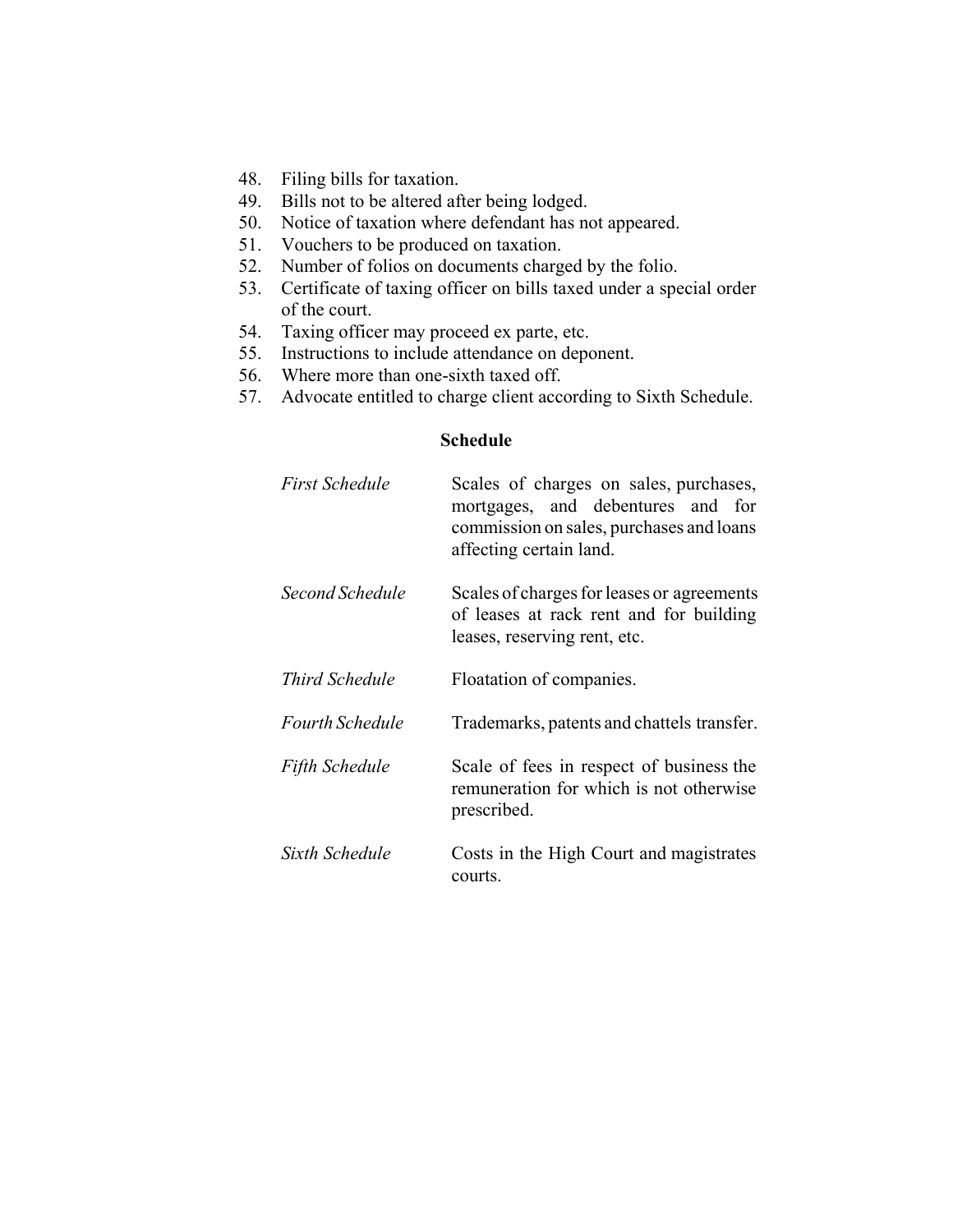# **THE ADVOCATES ACT.**

Statutory Instrument 267—4.

## **The Advocates (Remuneration and Taxation of Costs) Rules.** *(Under section 77(1)(e) of the Act.)*

PART **I**-GENERAL MATTERS.

### **1. Citation.**

These Rules may be cited as the Advocates (Remuneration and Taxation of Costs) Rules.

## **2. Application of Rules.**

The remuneration of an advocate of the High Court by his or her client in contentious and noncontentious matters, the taxation of that remuneration and the taxation of costs as between party and party in contentious matters in the High Court and in magistrates courts shall be in accordance with these Rules.

## **3. Definition of folio.**

In these Rules, unless the context otherwise requires, "folio" means one hundred words, and in the calculation of a folio, a single figure or a group of figures up to five, or an item in accounts, shall be counted as one word.

## **4. Agreed fee not to be less than scale up to twenty thousand shillings.**

No advocate shall accept or agree to accept remuneration at less than that provided by these Rules except where the remuneration assessed under these Rules would exceed the sum of twenty thousand shillings, and in that event the agreed fee shall not be less than twenty thousand shillings.

## **5. Additional remuneration for exceptional dispatch.**

Where any business requires and receives exceptional dispatch, the advocate shall be entitled to receive and shall be allowed such additional remuneration as is appropriate in the circumstances, which shall be allowable only as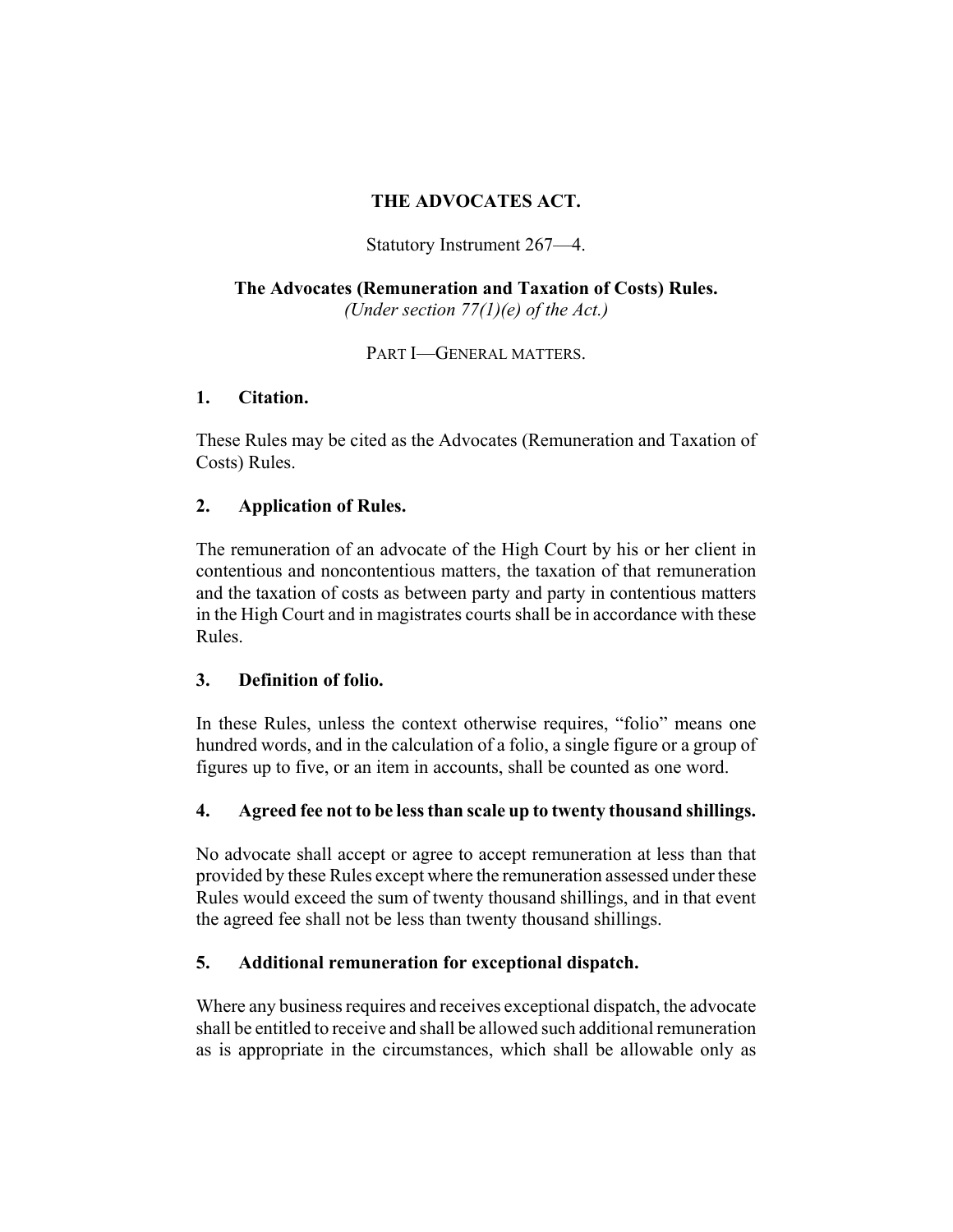between advocate and client.

## **6. Special fee for exceptional importance and complexity.**

(1) In business of exceptional importance or of unusual complexity, an advocate shall be entitled to receive and shall be allowed as against his or her client, a special fee in addition to the remuneration provided in these Rules.

- (2) In assessing that special fee regard may be had to—
- (a) the circumstances in which the business or part of the business is transacted;
- (b) the nature and extent of the pecuniary or other interest involved;
- (c) the labour and responsibility entailed; and
- (d) the number, complexity and importance of the documents prepared or examined.

# **7. Security from client for advocate's remuneration.**

An advocate may accept from his or her client and a client may give to his or her advocate security for the amount to become due to the advocate for remuneration and disbursements in business to be transacted or being transacted by him or her and for interest as hereafter provided on such amount, but so that interest is not to commence until the amount due is ascertained by either agreement or taxation.

## **8. Interest may be charged.**

An advocate may charge interest at 6 percent per year on his or her disbursements and costs, whether by scale or otherwise, from the expiration of one month from the delivery of his or her bill to the client.

## **9. Notice of taxation to be given by taxing officer.**

When a bill of costs has been lodged for taxation, the registrar shall, upon payment of the prescribed fee, issue to the party lodging the bill a notice of the date and time (being not less than five days after the issue of the notice, unless a shorter time is specially allowed by the registrar) fixed for taxation of the bill of costs and shall also issue a copy of the notice, accompanied by a copy of the bill, to each advocate and other person whose name is endorsed on the bill as entitled to receive notice of the taxation, of the bill of costs.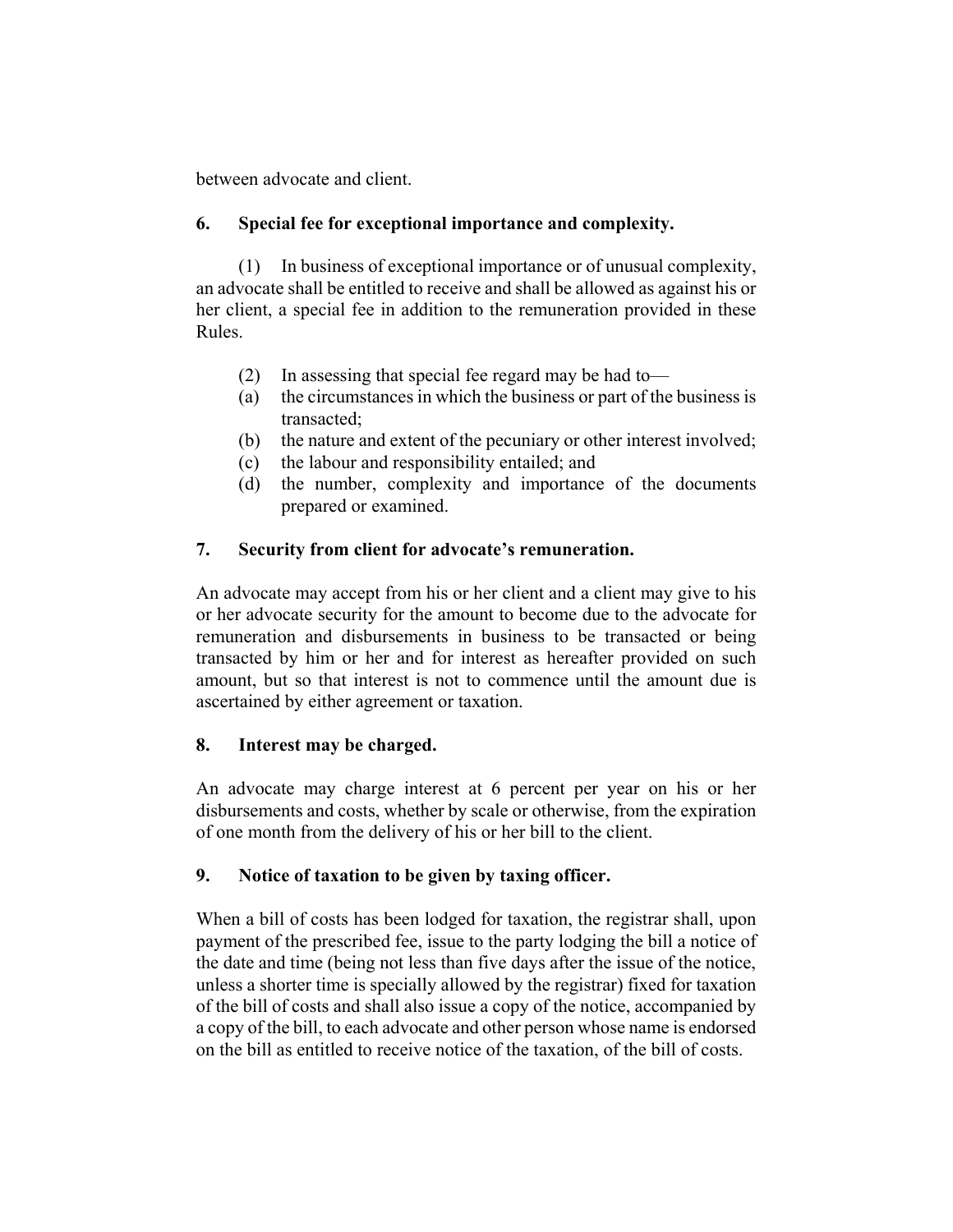### **10. Taxation of costs as between advocate and client on application of either party.**

(1) The taxing officer may tax costs as between advocate and client without any order for the purpose, upon the application of the advocate or upon the application of the client, but where a client applies for taxation of a bill which has been rendered in summarised or block form, the taxing officer shall give the advocate an opportunity to submit an itemised bill of costs before proceeding with the taxation, and in that event the advocate shall not be bound by or limited to the amount of the bill rendered in summarised or block form.

(2) Due notice of the date fixed for the taxation shall be given to both parties, and both shall be entitled to attend and be heard.

### **11. Failure of advocate to attend taxation after notice, etc.**

Any advocate who, after due notice, fails without reasonable excuse to appear on the date and at the time fixed for taxation or on any date and time to which the taxation is adjourned or who, in any way, delays or impedes the taxation or puts any other party to unnecessary or improper expense relative to the taxation shall, on the order of the taxing officer, forfeit the fees to which he or she would otherwise be entitled for drawing his or her bill of costs and attending the taxation and shall in addition be personally liable to pay for any unnecessary or improper expenses to which he or she has put any party; and the taxing officer may proceed with the taxation ex parte.

# **12. Taxation procedure contained in Part III to apply to bills under Part II.**

The provisions of Part III of these Rules as to the form and procedure for filing and disposal of a bill of costs for taxation shall apply in all appropriate respects and so far as practicable to any bill of costs under Part II of these Rules which may require to be taxed.

## **13. Discretion of taxing officer.**

Notwithstanding anything in these Rules, on every taxation the taxing officer may allow all such costs, charges and expenses as are authorised in these Rules and appear to him or her to have been necessary or proper for the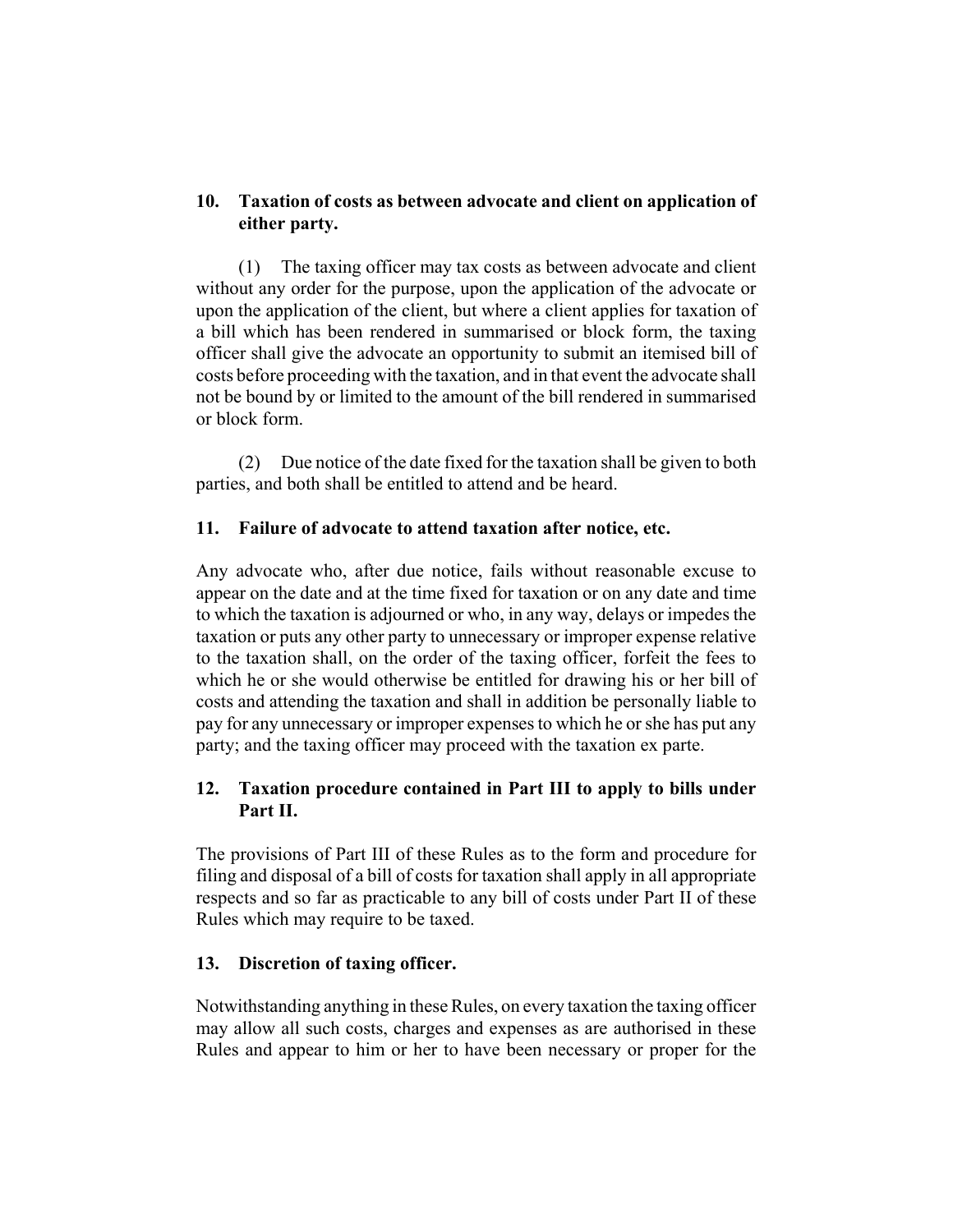attainment of justice or for defending the rights of any party but, except as against the party who incurred them, no costs shall be allowed which appear to the taxing officer to have been incurred or increased through overcaution, negligence or mistake, or by payment of special charges or expenses to witnesses or other persons, or by other unusual expenses.

PART II—NONCONTENTIOUS MATTERS.

#### **14. Scale of charges in noncontentious matters.**

Subject to rule 19 of these Rules, the scale of charges by an advocate in respect of conveyancing and general business (not being business in any action or transacted in any court or in the chambers of any judge or registrar) shall be regulated as follows—

- (a) in respect of sales, purchases, mortgages and debentures completed, the remuneration shall be that prescribed in the First Schedule to these Rules;
- (b) in respect of leases, agreements for lease or conveyances reserving rents or agreements for the same completed, the remuneration shall be that prescribed in the Second Schedule to these Rules;
- (c) in respect of business in connection with floatation of companies, the remuneration shall be that prescribed in the Third Schedule to these Rules;
- (d) in respect of business in connection with registration of trademarks, inventions and designs, the remuneration shall be that prescribed in the Fourth Schedule to these Rules; and
- (e) in respect of any business referred to in subparagraphs (a) and (b) of this rule which is not completed, and in respect of other deeds or documents, including settlements and of all other business of a noncontentious nature the remuneration for which is not hereinbefore provided for, the remuneration shall be that prescribed in the Fifth Schedule to these Rules.

#### **15. Remuneration not to include stamps, auctioneer's charges, etc.**

(1) The remuneration prescribed by the various Schedules to these Rules shall not include stamps, auctioneer's or valuer's charges, travelling or hotel expenses, fees paid on searches in public offices or on registrations, costs of extracts from any register, record or roll, or other disbursements reasonably and properly paid, but shall include stationery charges and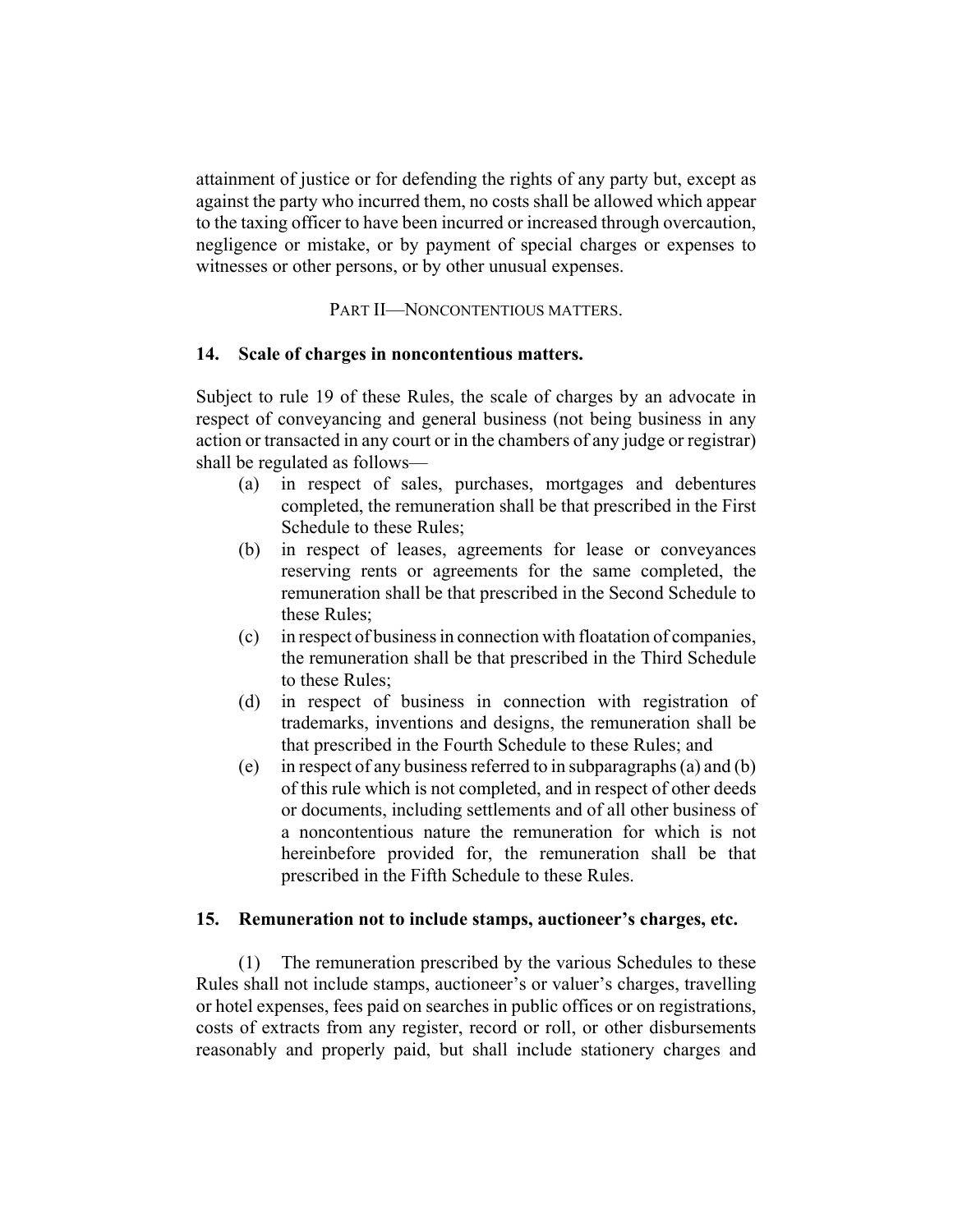allowances for the time of the advocate and his or her clerks, and for copying and parchment and all similar disbursements.

(2) The remuneration prescribed in the First to Fifth Schedules to these Rules does not apply to any business of a contentious character or any proceedings in court or chambers.

#### **16. Scale charges—what they include.**

(1) Scale charges shall include all work ordinarily incidental to a transaction, like in the case of a conveyance, transfer or mortgage, the taking of instructions to prepare the necessary deed or document, the investigation of title, the preparation or approval of the deed, the settlement of the transaction if in the town of the advocate's practice, the registration of the deed and correspondence between the advocate and client.

(2) Scale charges shall not cover prior negotiations leading up to or necessary for the completion of a bargain, the tracing of title deeds, the adjudication of stamp duties, extra work occasioned by special circumstances or work occasioned by a change of circumstances emerging while an item of business is in progress, like the death or bankruptcy of a party to the transaction.

(3) In noncontentious matters, only one-third of the scale remuneration shall be allowed for copies of documents which are carbon copies.

#### **17. Scale charges—how calculated.**

In the calculation of scale charges the basis of the charge shall, unless otherwise provided in the Schedules to these Rules, and irrespective of the number of titles involved or documents required to be prepared or approved, be the sum set forth in the deed or document as the price or consideration or, if no price or consideration is set forth, the value of the subject matter affected by the deed, which shall be deemed to be—

- (a) the value fixed for the purpose of stamp duty;
- (b) the sum at which the property affected has last been passed for estate duty; or
- (c) the last price at which a sale has taken place within ten years from the date of the transaction.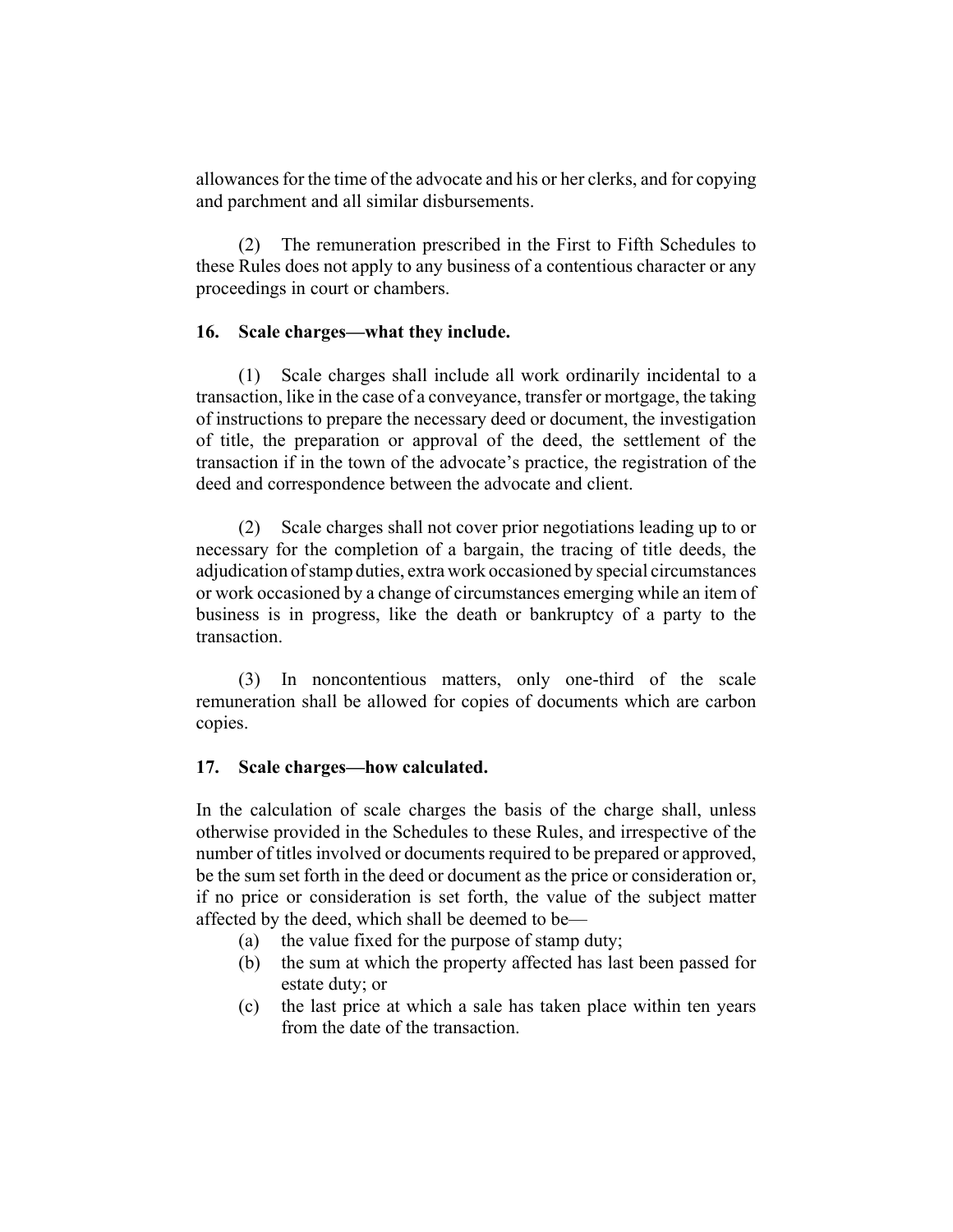### **18. Liberty of advocate to elect for Fifth Schedule.**

In all cases to which the scales prescribed in the First to Fourth Schedules to these Rules apply, an advocate may, before or contemporaneously with rendering a bill of costs, by writing under his or her hand communicated to the client, elect that his or her remuneration shall be according to the Fifth Schedule to these Rules, but if no such election shall be made, his or her remuneration shall be according to the appropriate scale prescribed in the First to Fourth Schedules to these Rules.

#### **19. Business falling under more than one category.**

If the business handled by an advocate in the course of any one transaction falls under more than one of the categories prescribed in the First to Fourth Schedules to these Rules, each item shall be charged for separately according to the remuneration prescribed in the Schedule within which it falls, and any part of the business not specially provided for by any of the First to Fourth Schedules shall be charged for under the Fifth Schedule to these Rules.

### **20. Definitions and application of the First Schedule.**

(1) Rules 21 to 28 of these Rules shall govern the application of the First Schedule to these Rules and shall be applied in sequence, and the words "the scales" or words of similar import appearing in any of those rules shall be read and construed as meaning the charges prescribed by the First Schedule as modified by the provision of any preceding rule.

(2) In rules 21 to 28 of these Rules, wherever their application so requires, the words "conveyance", "mortgage", "mortgagor" and "mortgagee" shall respectively be read and construed as "transfer" or "assignment", "charge", "charger" and "chargee".

## **21. Remuneration of vendor's advocate for conveyance on sale by auction.**

The remuneration of the vendor's advocate for perusing and completing a conveyance on a sale by auction shall be chargeable on each lot of property, except that where property held under the same title is divided into lots for the purposes of sale and the same purchaser buys and takes one conveyance of more than one lot, the remuneration shall be chargeable on each conveyance upon the aggregate prices of the lots contained in such or each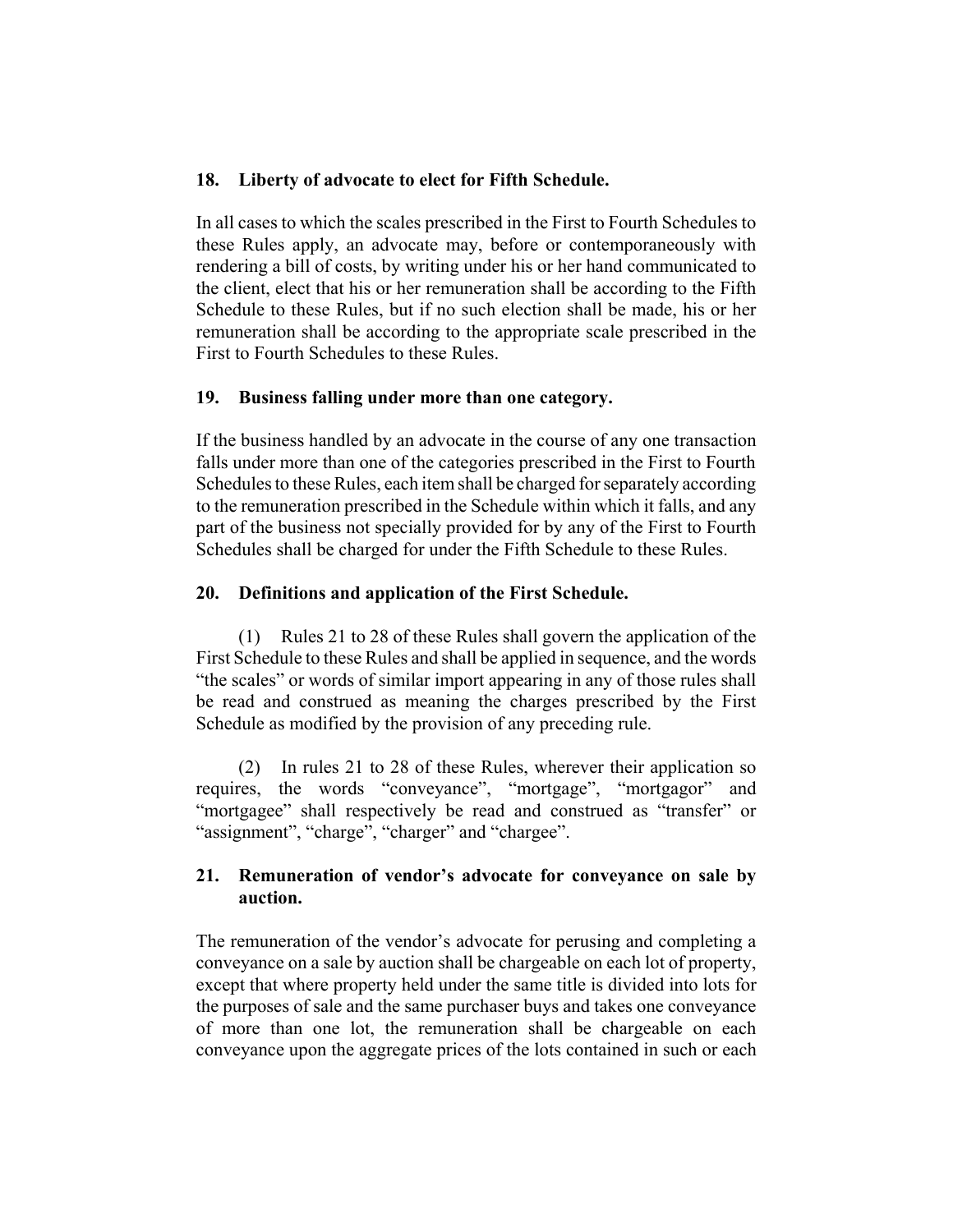#### conveyance.

### **22. Charges where advocate is concerned for both mortgagor and mortgagee or vendor and purchaser.**

(1) Where an advocate is concerned for both mortgagor and mortgagee, he or she is to be entitled to charge the mortgagee's advocate's charges and one-half of those which would be allowed to the mortgagor's advocate.

(2) When an advocate acts for both vendor and purchaser, he or she shall be entitled to charge the purchaser's advocate's charges and one-half of the vendor's advocate's charges.

#### **23. Where building society is mortgagee.**

(1) Where an advocate acting on behalf of a building society makes use of a printed or stereotyped form of engrossment or mortgage or discharge, the fee payable to the mortgagee's advocate in respect thereof under the above scale shall be reduced by one-quarter.

(2) For the purposes of this rule, a building society shall be deemed to include any association, corporation or company acting in the making of an advance or the lending of money on the security of, or for the purposes of, purchasing or building, domestic residential property.

## **24. Charges where conveyance and mortgage are prepared by one advocate.**

Where a conveyance and mortgage of the same property are completed at the same time and are prepared by the same advocate, he or she shall be entitled to charge only one-half of the scale fees for approving the mortgage deed.

### **25. Charges where one document prepared and one approved by one advocate.**

Where a conveyance and mortgage of the same property are completed at the same time, an advocate who has prepared one document and approved the other shall be entitled to charge only one-half of the scale fees in respect of the document which he or she approved.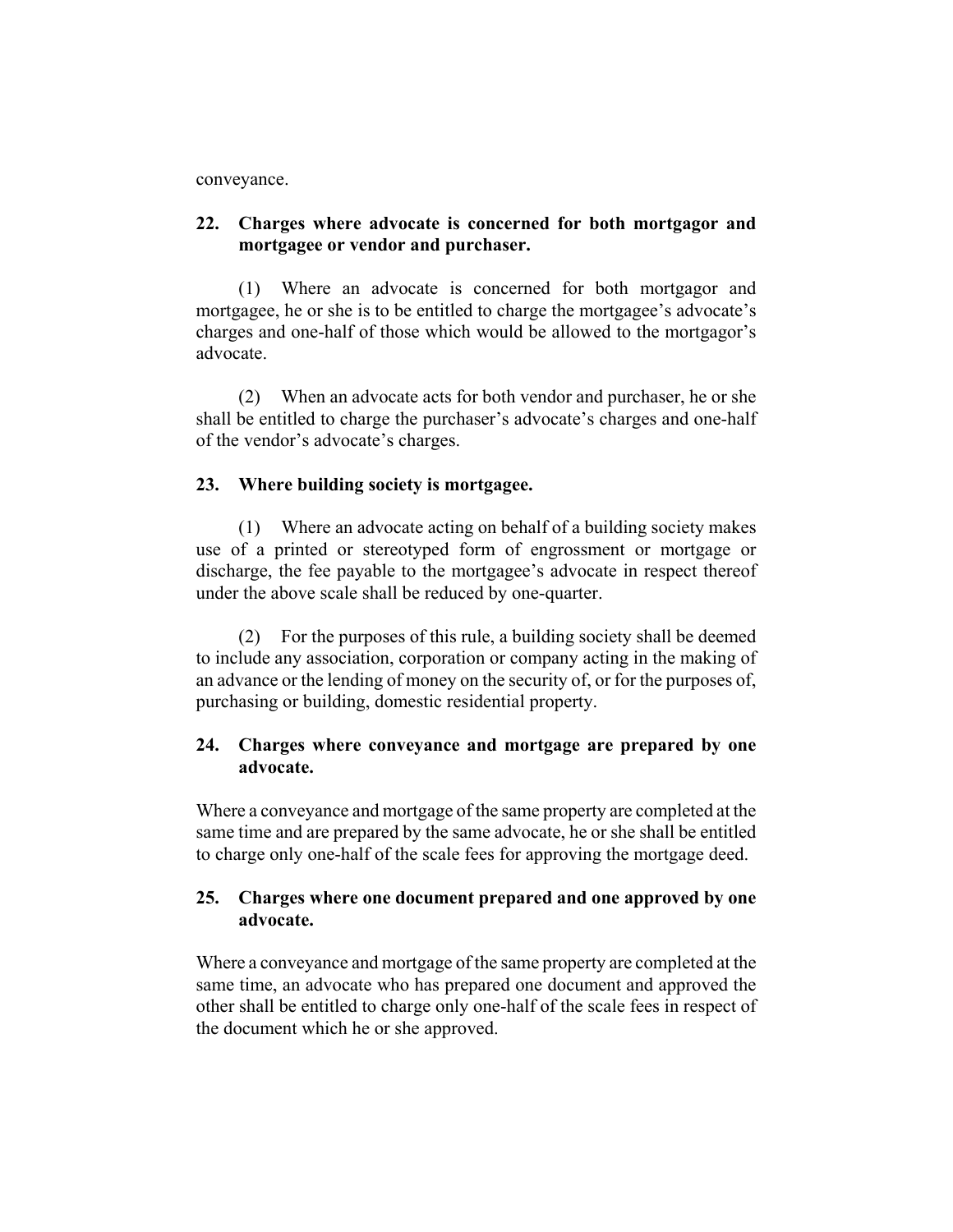## **26. Charges where mortgage in favour of vendor and one advocate acting for both parties.**

Where a conveyance and mortgage of the same property are completed at the same time and are prepared by the same advocate and the mortgagee is the vendor, the advocate shall be entitled to charge only one-half of the scale fee prescribed for approving the mortgage deed.

# **27. Where property is sold subject to incumbrance.**

Where property is sold subject to incumbrances, the amount of the incumbrances shall be deemed part of the purchase money for the purpose of calculating the charges for the conveyance, except where the mortgagee is the purchaser, in which case the charge for the conveyance shall be calculated upon the price of the equity of redemption.

## **28. Charges for approving draft on behalf of several parties having different interests.**

If an advocate approves a draft on behalf of several parties having distinct but not conflicting interests capable of separate representation, he or she shall be entitled to charge the scale fee under the First Schedule to these Rules in respect of each of the several parties.

# **29. Application of the Second Schedule.**

Rules 30 to 35 of these Rules shall govern the application of the Second Schedule to these Rules.

## **30. Abstract of title furnished by vendor.**

Where the vendor or lessor, at the request of the purchaser or lessee, furnishes an abstract of title, it shall be charged for according to the Fifth Schedule to these Rules.

## **31. Lessee to pay lessor's costs.**

In the absence of any agreement as to costs, the costs of a lessor for the preparation, completion and registration of a lease and counterpart shall be payable by the lessee.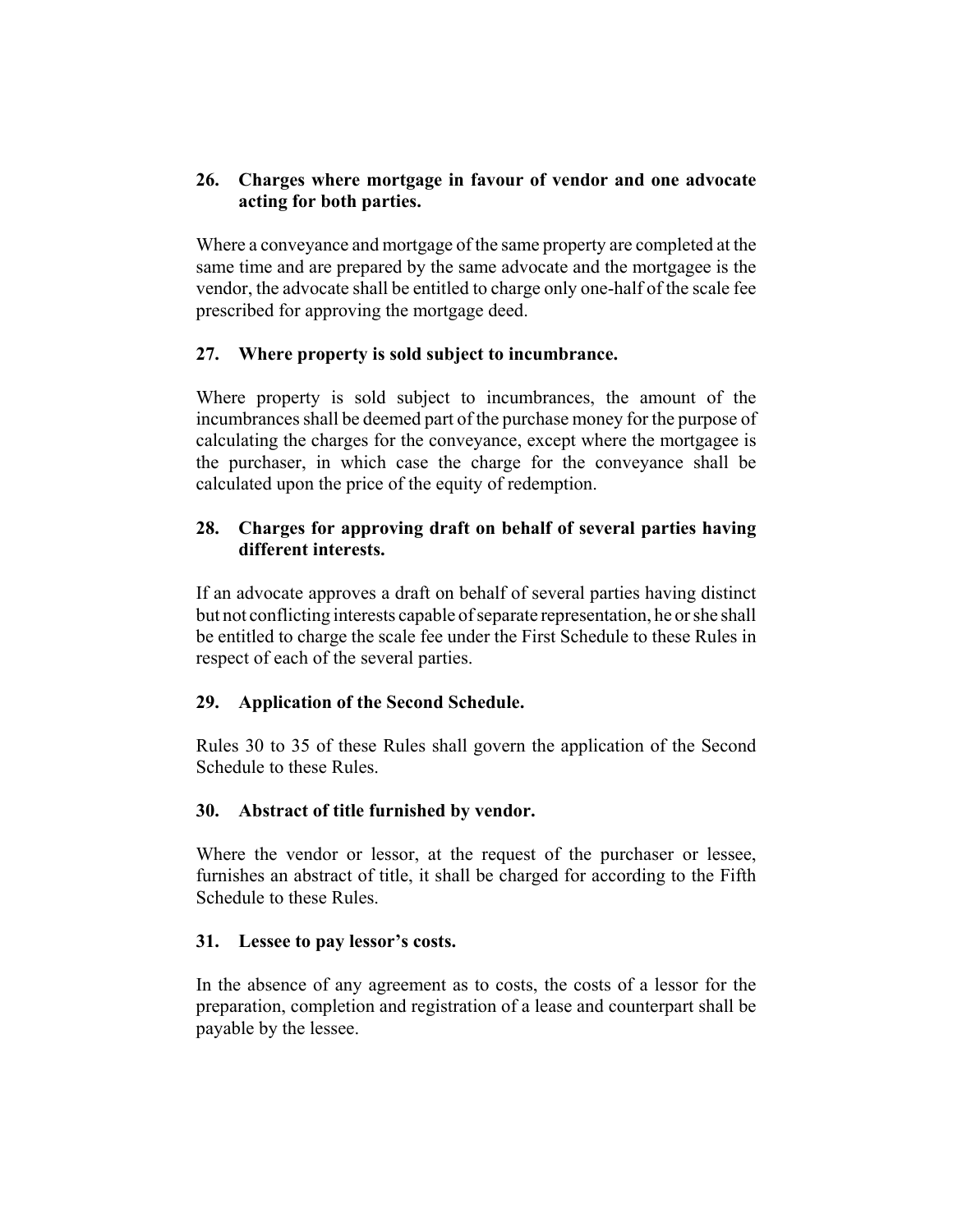## **32. Charges where advocate is concerned for both vendor and purchaser, etc.**

Where an advocate is concerned for both vendor and purchaser or lessor and lessee, he or she shall be entitled to charge the vendor's or lessor's advocate's charges and one-half of that of the purchaser's or lessee's advocate.

## **33. Where mortgagor or mortgagee joins in a conveyance.**

Where a mortgagor or mortgagee joins in a conveyance or lease, the vendor's or lessor's advocate may charge four hundred shillings in addition.

## **34. Where party other than vendor is represented by a separate advocate.**

Where a party, other than a vendor or lessor, joins in a conveyance or lease and is represented by a separate advocate, the charges of the separate advocate shall be calculated under the Fifth Schedule to these Rules.

# **35. Where consideration for conveyance or lease consists partly of premium and partly of rent.**

Where a conveyance or lease is partly in consideration of a money payment or premium and partly of a rent, then, in addition to the remuneration hereby prescribed in respect of the rent, there shall be paid a further sum equal to the remuneration under the First Schedule to these Rules on a purchase at a price equal to the money payment or premium.

PART III—CONTENTIOUS MATTERS AND TAXATION OF COSTS.

## **36. Application to contentious matters.**

This Part of these Rules shall apply to contentious matters and the taxation of costs as between advocate and client and between party and party in contentious proceedings.

## **37. Costs in High Court and magistrates courts according to Sixth Schedule.**

A bill of costs incurred in contentious proceedings in the High Court and in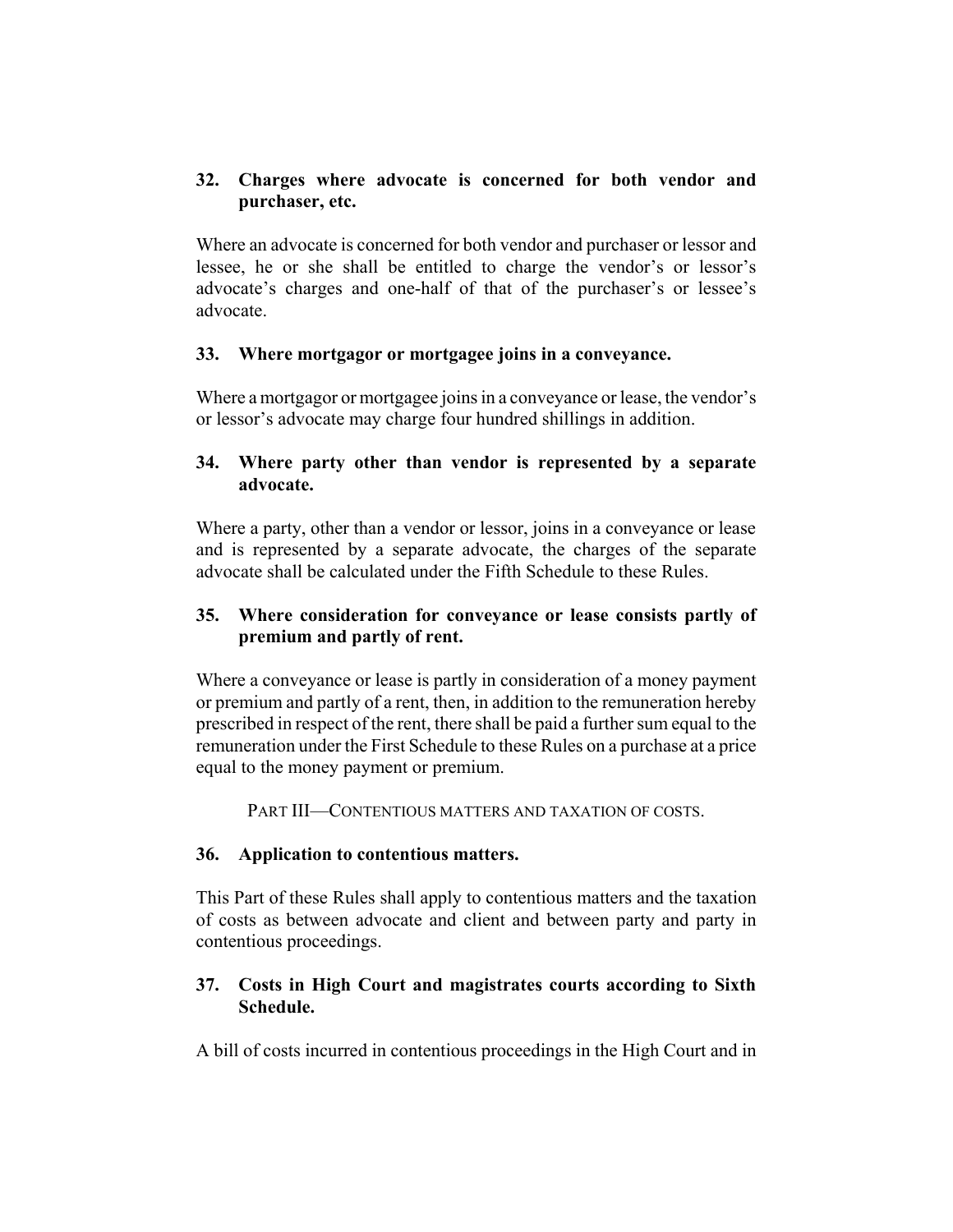the magistrates courts shall, subject to any order pronounced by the court in regard to any particular case, be taxable according to the rates prescribed in the Sixth Schedule to these Rules.

## **38. Costs may be taxed as between party and party or as between advocate and client.**

The costs awarded by the court on any matter or application shall be taxed and paid as between party and party unless the court shall expressly order the costs awarded to be as between advocate and client.

## **39. No advocate's costs where suit brought without notice.**

If the plaintiff in any action has not given the defendant notice of his or her intention to sue, and the defendant pays the amount claimed or found due at or before the first hearing, no advocate's costs shall be allowed except on an order of the judge or magistrate.

### **40. Registrar to record consent order on payment of filing fee.**

(1) If, after the disposal of any proceedings by the court, the parties to the proceedings agree to the amount of costs to be paid in pursuance of the court's order or judgment in the proceedings, the parties may, in lieu of proceeding to taxation, request the registrar by joint letter to record their agreement, and the registrar shall do so upon payment of the same court fee as is payable on the filing of a bill of costs.

(2) The agreement, when recorded, shall have the same force and effect as a certificate of taxation by the taxing officer.

## **41. Costs of more than one advocate to be certified by the judge.**

(1) The costs of more than one advocate may be allowed on the basis hereafter provided in causes or matters in which the judge at the trial or on delivery of judgment shall have certified under his or her hand that more than one advocate was reasonable and proper, having regard, in the case of a plaintiff, to the amount recovered or paid in settlement or the relief awarded or the nature, importance or difficulty of the case and, in the case of a defendant, having regard to the amount sued for or the relief claimed or the nature, importance or difficulty of the case.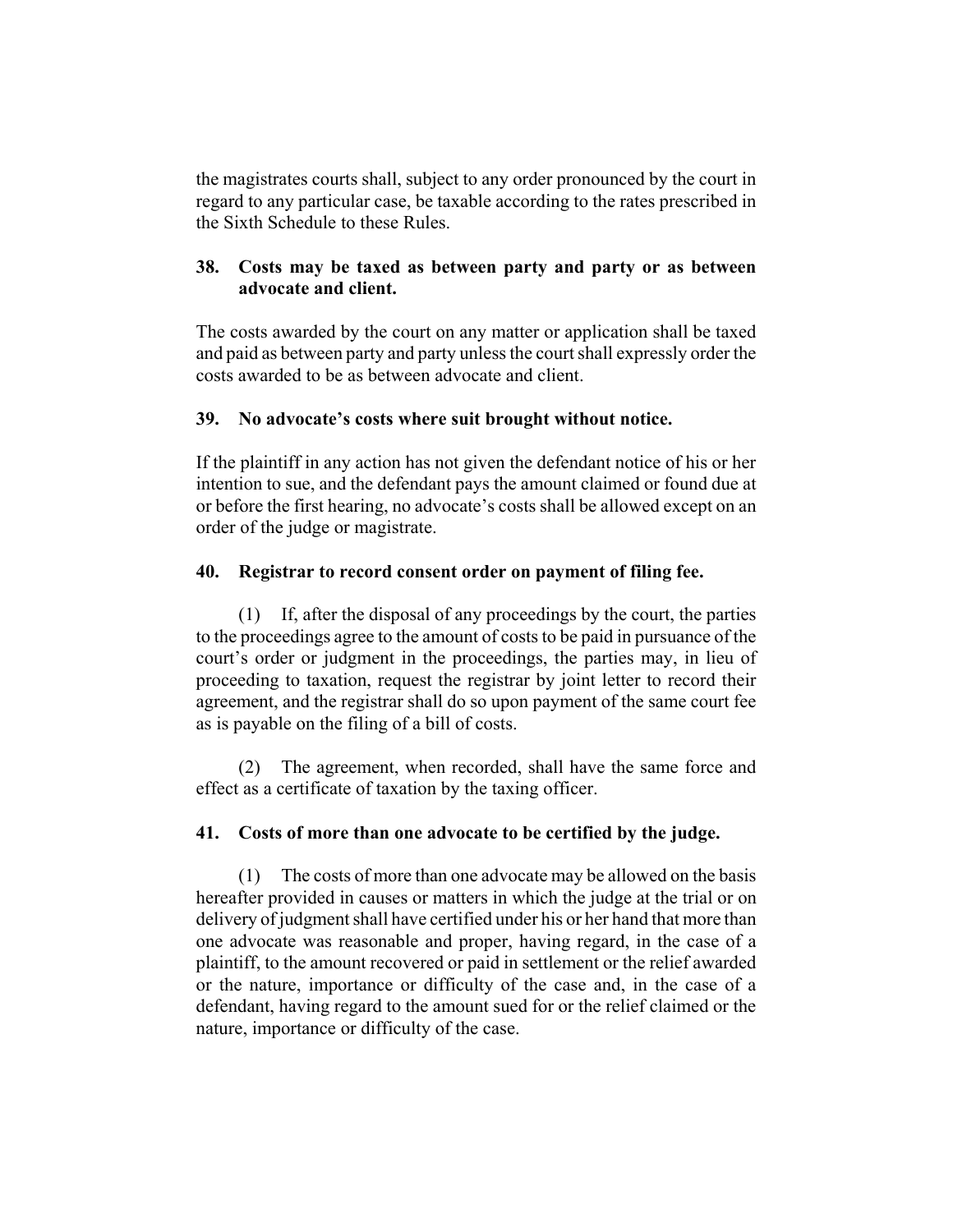(2) A certificate for two counsel may be granted under this rule in respect of two members or employees of the same firm.

# **42. Costs where same advocate is employed by two or more plaintiffs or defendants.**

Where the same advocate is employed by two or more plaintiffs or defendants, and separate pleadings are delivered or other proceedings heard by or for two or more such plaintiffs or defendants separately, the taxing officer shall consider in the taxation of the advocate's bill of costs, either between party and party or between advocate and client, whether the separate pleadings or other proceedings were necessary and proper, and if he or she is of the opinion that any part of the costs occasioned by the separate pleadings or other proceedings has been unnecessarily or improperly incurred, that part of the costs shall be disallowed.

## **43. Costs between party and party where joint executors or trustees defend separately.**

In taxing as between party and party the costs of joint executors or trustees who defend separately, the taxing officer shall, unless otherwise ordered by the court or judge, allow only one set of costs for the defendants when he or she is of the opinion that they ought to have joined in their defence, such costs to be apportioned among them as the taxing officer shall deem fit.

## **44. Where party entitled to costs fails or refuses to tax.**

When any party entitled to costs refuses or neglects to file his or her bill of costs for taxation or to procure the bill of costs to be taxed and thereby prejudices any other party, the taxing officer shall be at liberty to certify the refusal or neglect and to proceed to the taxation of the costs of the other party or parties, or he or she may allow the party so refusing or neglecting a nominal sum or other sum for costs, so as to prevent any other party being prejudiced by the refusal or neglect.

## **45. Taxation of costs upon an award.**

Costs may be taxed upon an award in an arbitration notwithstanding that the time for setting aside the award has not elapsed.

## **46. Receiver in insolvency to have notice of taxation.**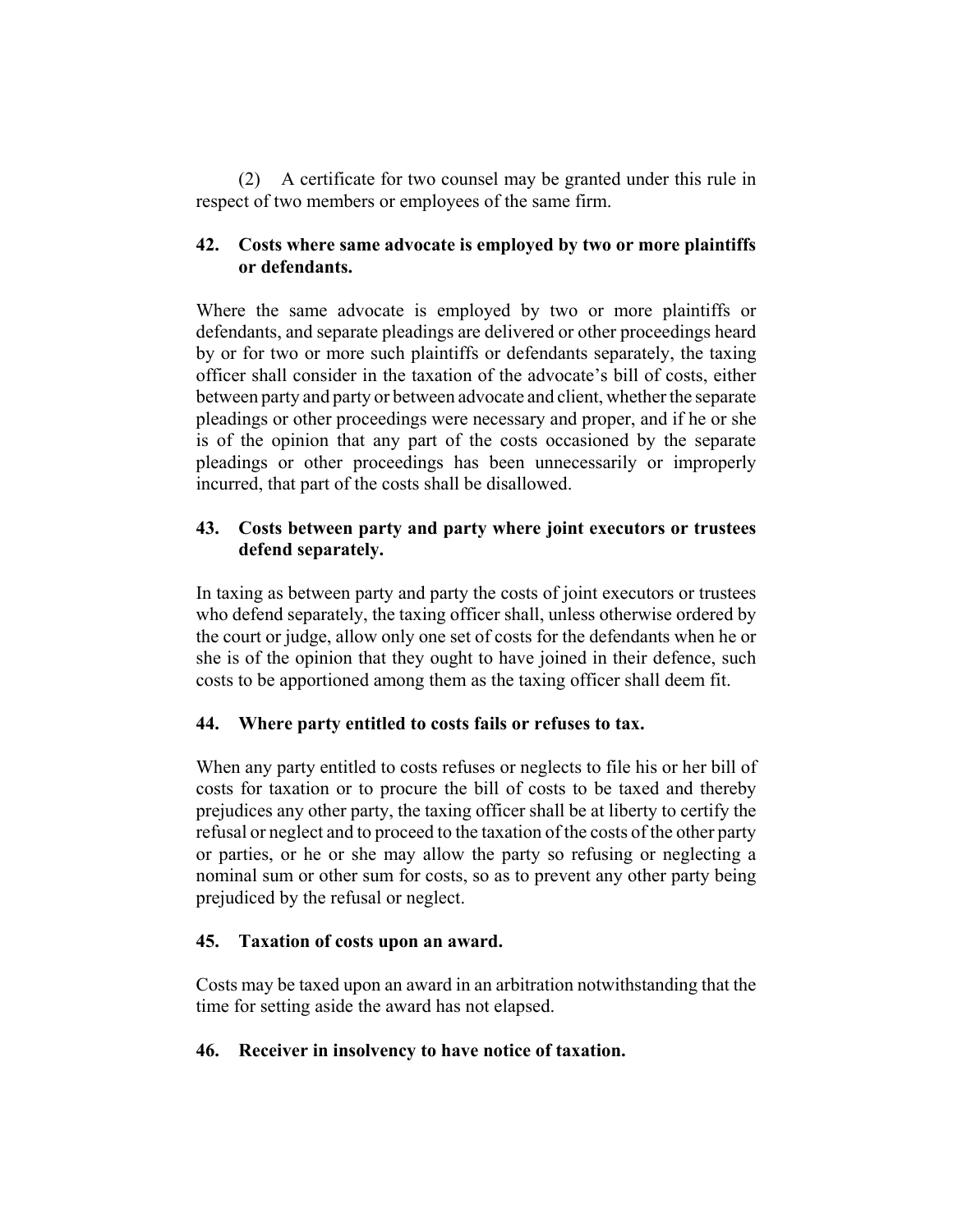In insolvency matters the registrar shall give to the receiver the usual notice of the appointment to tax any bill of costs of party and party relating to the insolvency, and the advocate or party lodging the bill shall, on application, furnish the receiver with a copy of the bill of costs on payment of the proper fee which payment may be charged to the estate.

### **47. Manner of preparing bill for taxation.**

(1) Bills of costs for taxation shall be prepared in five columns in the following manner—

- (a) the first or left-hand column for dates, showing year, month, day;
- (b) the second column for the number of the items;
- (c) the third column for the particulars of the services charged for;
- (d) the fourth column for the professional charges claimed; and
- (e) the fifth column for the taxing officer's deductions.
- (2) Disbursements shall be shown separately at the foot of the bill.

(3) Fees for attending taxation shall not be included in the body of the bill, but the item shall appear at the end, and the amount left blank for completion by the taxing officer.

#### **48. Filing bills for taxation.**

(1) Every bill of costs for taxation shall be lodged with the registrar and shall be endorsed with the name and address of the advocate by whom it is lodged, and also the name and address of the advocate (if any) for whom he or she is agent, and the name and address of any advocate or other person entitled to receive notice of the taxation.

(2) Every such bill shall be accompanied by one carbon or other true copy of the bill for each name endorsed on it of any advocate or other person entitled to receive the notice.

## **49. Bills not to be altered after being lodged.**

No addition or alteration shall be made in a bill of costs by the party submitting the bill of costs after the bill has been lodged for taxation, except by consent of the parties or by permission or direction of the court or taxing officer.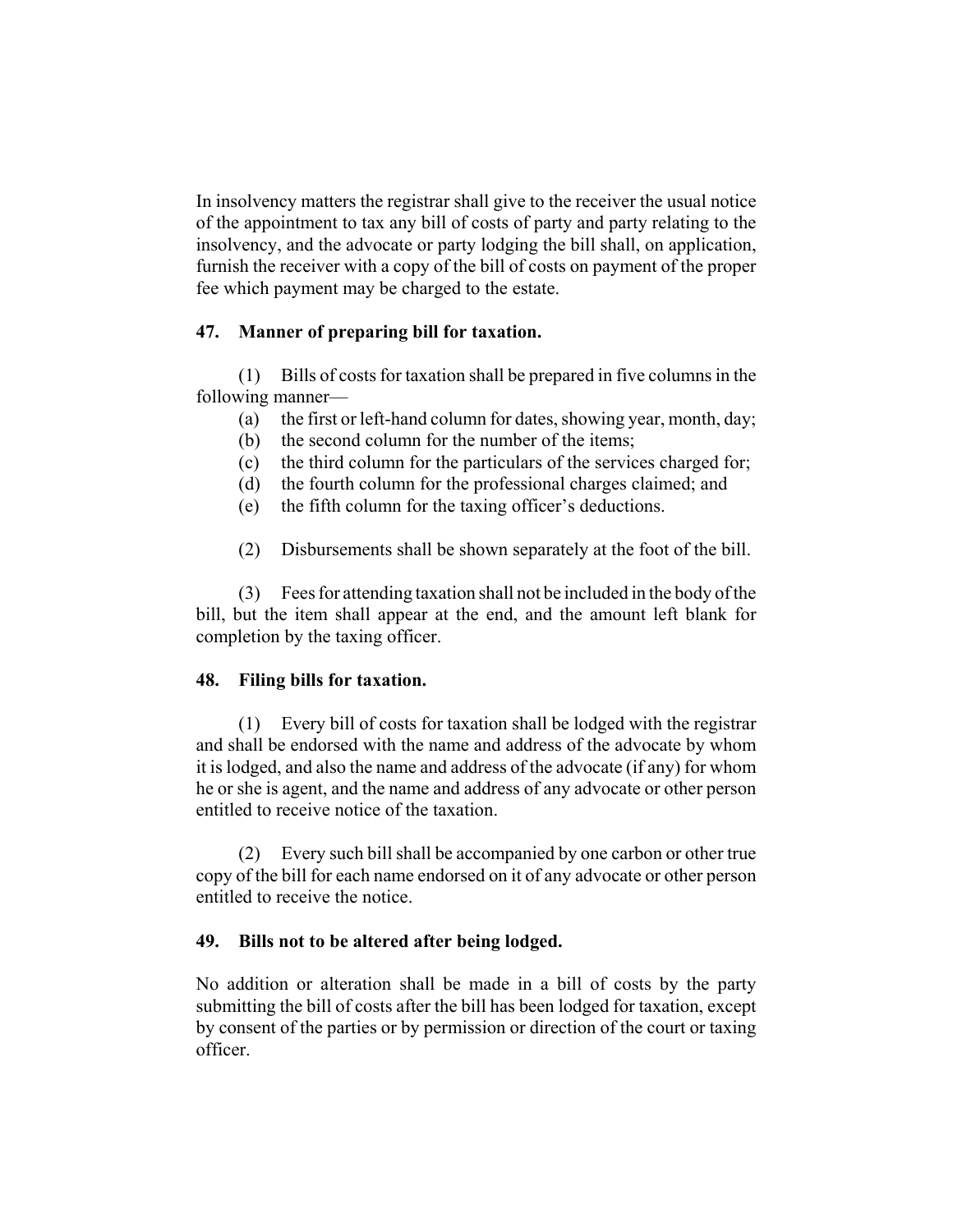### **50. Notice of taxation where defendant has not appeared.**

It shall not be necessary for notice of taxation of costs to be given to a defendant against whom the costs are being taxed in any case in which the defendant has not appeared in person or by advocate.

## **51. Vouchers to be produced on taxation.**

Receipts or vouchers for all disbursements charged in a bill of costs (other than witness allowances and expenses supported by a statement signed by an advocate) shall be produced at taxation if required by the taxing officer.

### **52. Number of folios on documents charged by the folio.**

(1) All drafts and other documents or copies of them, the preparation of which is charged for, shall be produced at taxation if required by the taxing officer, and those charged for by the folio shall have the folios of the documents or copies consecutively numbered in their margin, and the number of the folios shall be endorsed on them in figures.

(2) The length of all documents not vouched for by production of the original copies of the documents or other evidence satisfactory to the taxing officer may be certified by the advocate in writing, and if the certificate is found by the taxing officer to be erroneous, the taxing officer may disallow the cost of the document so erroneously certified or any part of it.

# **53. Certificate of taxing officer on bills taxed under a special order of the court.**

When a bill of costs is taxed under any special order of the court, and it appears by the order that the costs are to be paid otherwise than out of the estate of an insolvent, minor, lunatic or deceased person, the taxing officer shall note in his or her certificate of taxation by whom or the manner in which the costs are to be paid.

## **54. Taxing officer may proceed ex parte, etc.**

The taxing officer shall have power to proceed to taxation ex parte in default of the appearance of either or both parties or their advocates, and to limit or extend the time for any proceedings before him or her, and for proper cause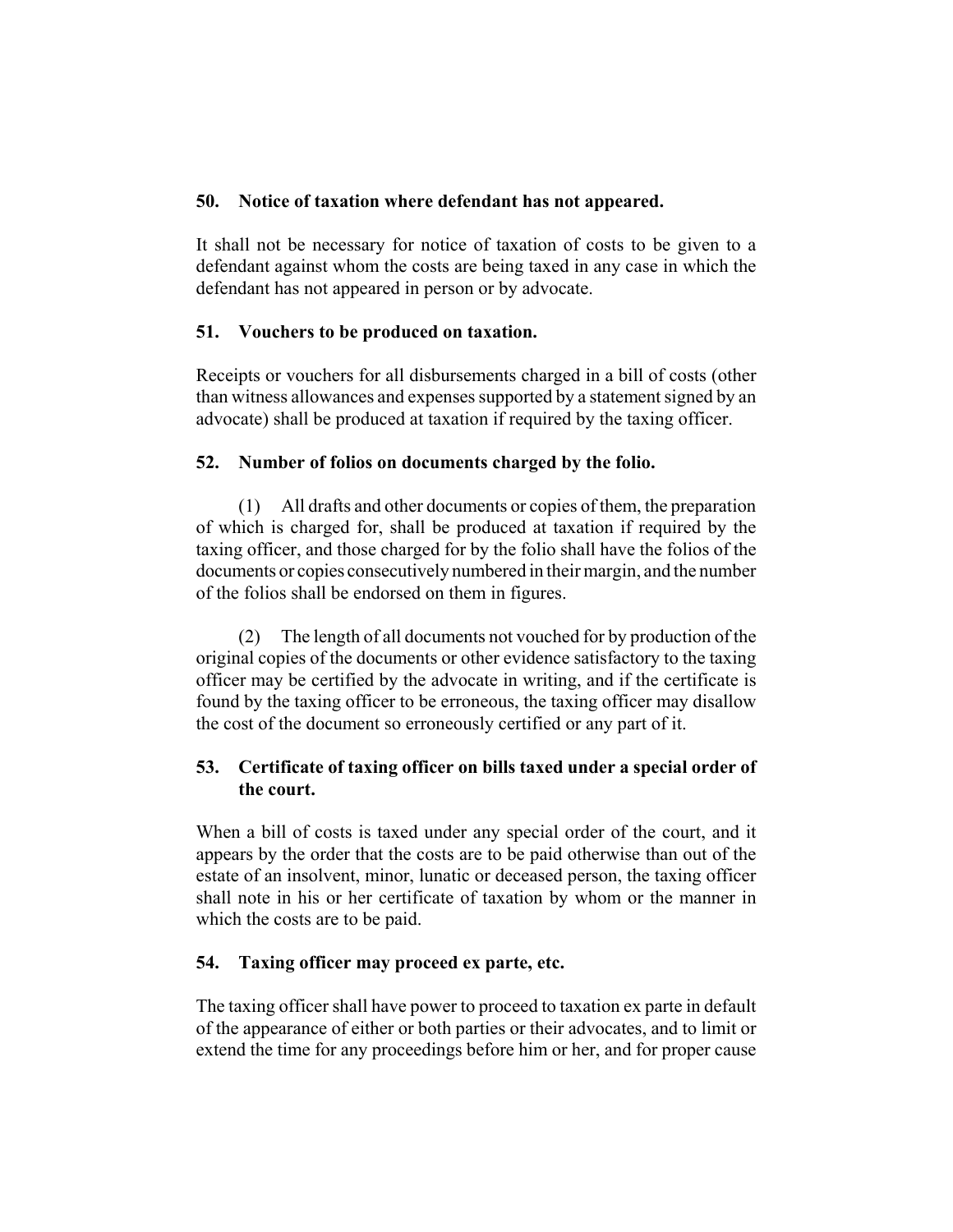to adjourn the hearing of any taxation from time to time.

### **55. Instructions to include attendance on deponent.**

The allowances for instructions and drawing an affidavit in answer to interrogatories and other special affidavits shall include all attendances on the deponent to settle and read over.

### **56. Where more than one-sixth taxed off.**

(1) If more than one-sixth of the total amount of a bill of costs, exclusive of court fees, is disallowed on taxation, the party presenting the bill for taxation may, in the discretion of the taxing officer, be disallowed the costs of the taxation.

(2) The decision of the taxing officer under this rule shall be final.

## **57. Advocate entitled to charge client according to the Sixth Schedule.**

In all causes and matters in the High Court and magistrates courts, an advocate shall be entitled to charge as against his or her client the fees prescribed by the Sixth Schedule to these Rules.

**\_\_\_\_\_**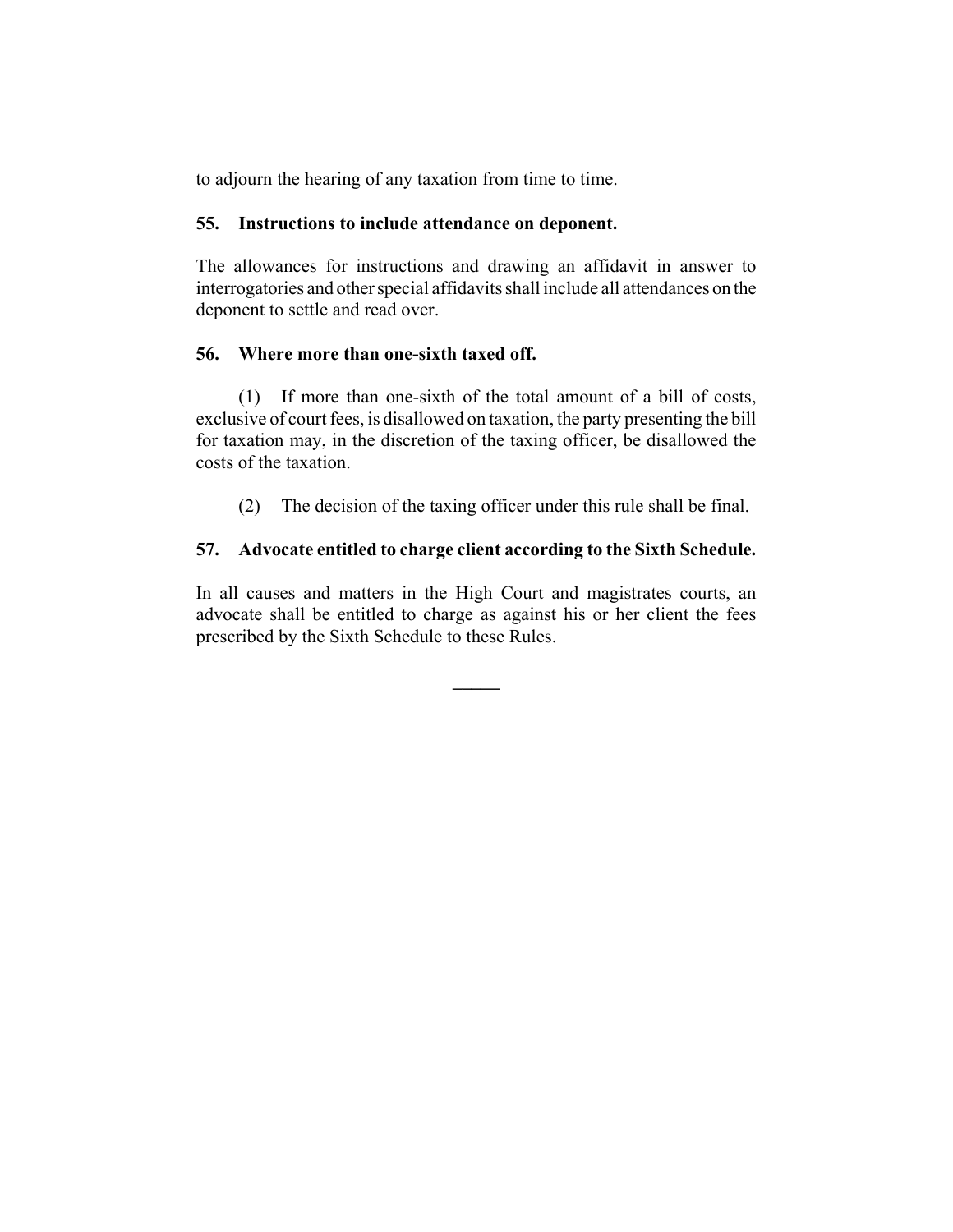#### **SCHEDULES**

### *First Schedule.*

rule 14(a).

**Scales of charges on sales, purchases, mortgages and debentures and for commission on sales, purchases and loans affecting certain land.**

# *First Scale.*

*Scale of charges on sales, purchases, mortgages and debentures.*

|                                                                                                                                                                                                        | On the first<br>1,000,000 | From<br>1,000,000 to<br>10,000,000 | Over<br>20,000,000 |
|--------------------------------------------------------------------------------------------------------------------------------------------------------------------------------------------------------|---------------------------|------------------------------------|--------------------|
|                                                                                                                                                                                                        | Shs.                      | Shs.                               | Shs.               |
| 1. Vendor's advocate—<br>For deducing title to freehold or leasehold<br>property and perusing and completing<br>conveyance (including preparation of<br>contract on conditions of sale (if any))       | 15%                       | 10%                                | 5%                 |
| 2. Purchaser's advocate—<br>For investigating title to freehold or<br>leasehold property and preparing and<br>completing conveyance (including perusal<br>and completing of contract (if any))         | 15%                       | 10%                                | $5\%$              |
| 3. Mortgagor's advocate—<br>For deducing title to freehold or leasehold<br>property, perusing<br>mortgage<br>and<br>completing                                                                         | 15%                       | 10%                                | 5%                 |
| 4. Mortgagee's advocate—<br>For investigating title to freehold or<br>(a)<br>leasehold property and completing<br>For registering conveyance, assignment<br>(b)<br>or mortgage thereof to the advocate | 15%                       | 10%                                | 5%                 |
| registering it 600,000 shillings                                                                                                                                                                       |                           |                                    |                    |

Provided that the minimum fee for any transaction under this Schedule shall be 2,000 shillings.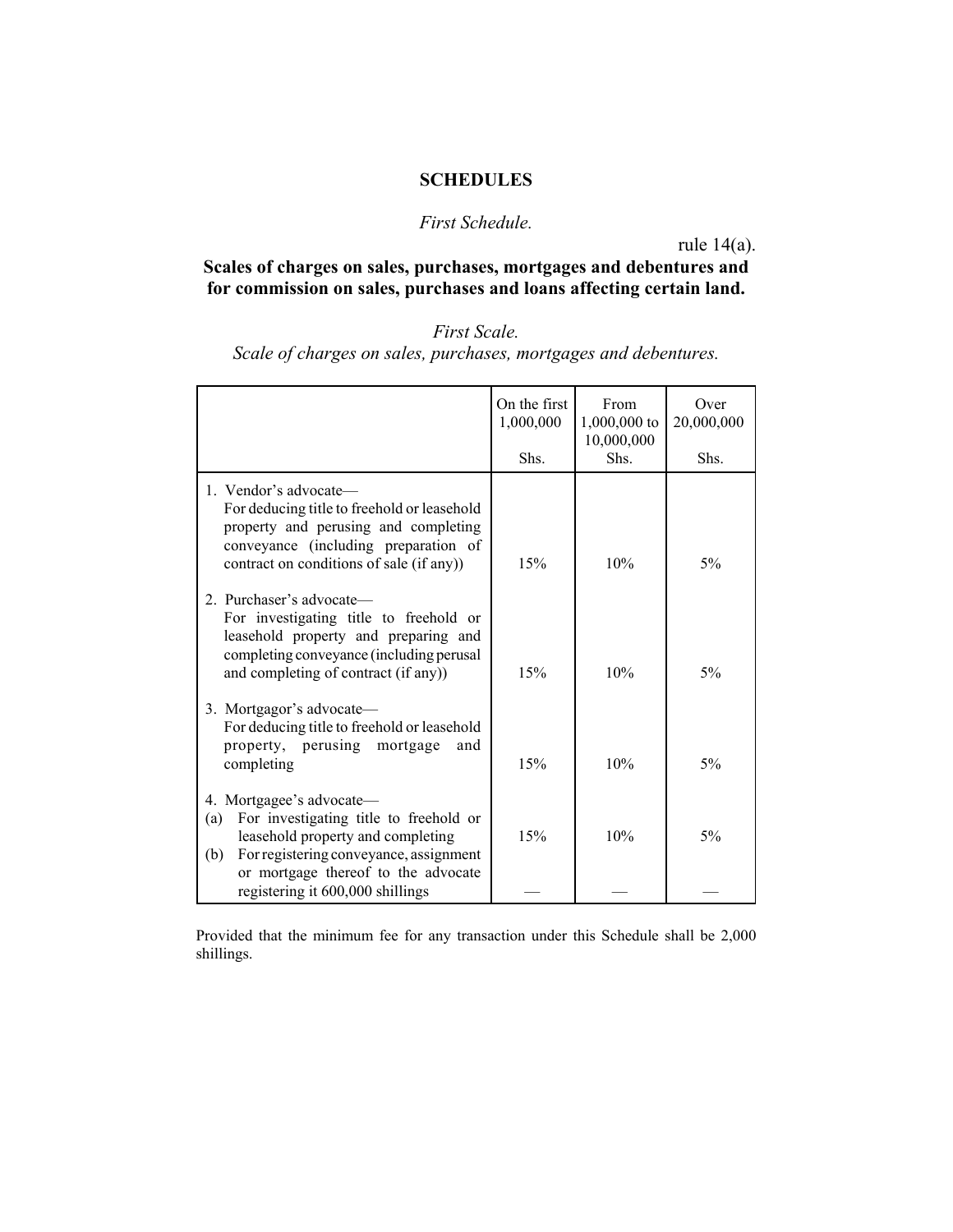### *Second Scale.*

#### *Scale of charges for commission on sales, purchases and loans affecting land registered in the land titles registry or unregistered.*

|                                                                                                                 | On the first<br>1,000,000<br>Shs. | From<br>1,000,000<br>to 20,000,000<br>Shs. | Over<br>20,000,000<br>Shs. |
|-----------------------------------------------------------------------------------------------------------------|-----------------------------------|--------------------------------------------|----------------------------|
| 1. Vendor's advocate—<br>Commission for successfully negotiating<br>a sale of property by private treaty        | 15%                               | 10%                                        | $5\%$                      |
| 2. Purchaser's advocate—<br>Commission for successfully negotiating<br>a purchase of property by private treaty | 15%                               | 10%                                        | $5\%$                      |
| 3. Mortgagor's advocate—<br>Commission for successfully negotiating<br>a loan                                   | 15%                               | 10%                                        | $5\%$                      |
| 4. Mortgagee's advocate—<br>Commission for successfully negotiating<br>a loan                                   | 15%                               | 10%                                        | $5\%$                      |

*Notes*—In the first scale, "mortgage" includes any conveyance, assignment or other assurance or any agreement to convey, assign or otherwise assure any immovable property or any estate, interest or other right in the property to secure the payment of any monies; and the word "charge" includes any agreement to any immovable property or any estate, interest or other right in the property to secure the payment of any monies; but neither word shall include a memorandum of equitable mortgage by deposit of documents or a memorandum of charge by deposit of title or any agreement exclusively collateral thereto unless the collateral agreement shall contain an agreement or covenant to execute or mortgage or charge at some future time or when called upon.

**\_\_\_\_\_**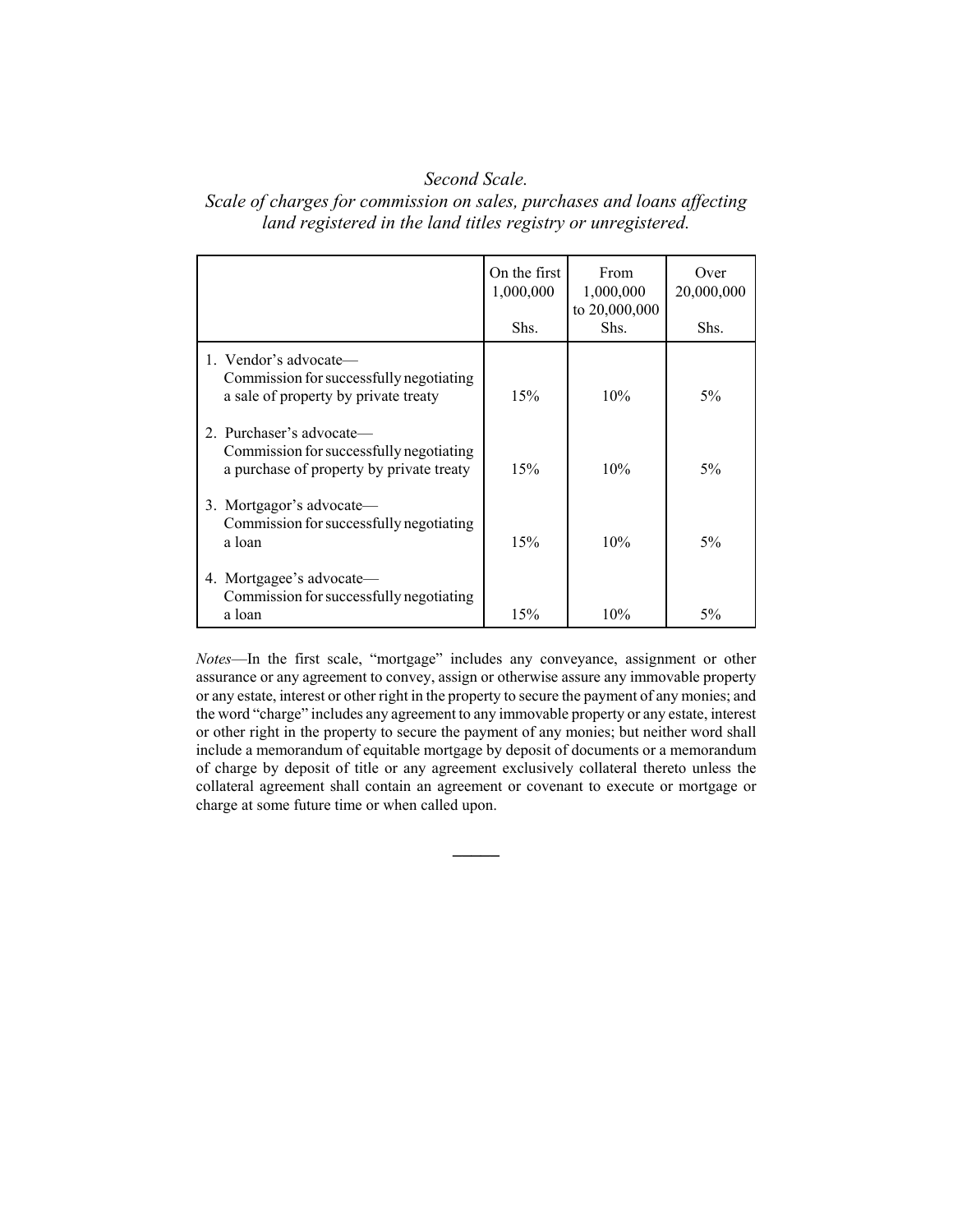#### *Second Schedule.*

rule 14(b).

#### **Scales of charges for leases or agreements of leases at rack rent and for building leases, reserving rent, etc.**

#### *First Scale.*

#### *Scale of charges as to leases or agreements for leases at rack rent.*

| counterpart—                                                                                | 1. To the advocate preparing, settling and completing a lease or agreement and                                          |
|---------------------------------------------------------------------------------------------|-------------------------------------------------------------------------------------------------------------------------|
| (a) where the annual rent does not<br>exceed $10,000,000$ shs.                              | 15% of the annual rent                                                                                                  |
| (b) where the annual rent exceeds<br>10,000,000 shs. but does not exceed<br>20,000,000 shs. | 10% of the annual rent                                                                                                  |
| (c) where the annual rent exceeds<br>20,000,000 shs.                                        | 5% of the annual rent                                                                                                   |
| 2. To the advocate for perusing and<br>completing                                           | one-half of the amount payable to the<br>advocate preparing, settling and<br>completing, but not less than 100,000 shs. |
| $\mathbf{1}$ $\mathbf{1}$ $\mathbf{2}$ $\mathbf{3}$                                         | $\sim$ 1 100,000 1                                                                                                      |

3. To the advocate for registering a lease or agreement for a lease, 100,000 shs.

4. For the purposes of items 1, 2 and 3 of this scale and notwithstanding those items— (a) where a varying rent is payable, the amount of annual rent means the amount of the largest annual rent payable under the lease or agreement for lease or tenancy agreement;

- (b) in the case of a lease, agreement for lease or tenancy agreement of a dwelling house or flat for a term exceeding one year but not exceeding three years and not containing an option for renewal or extension capable of making the entire term one in excess of three years, an advocate may, in his or her discretion, reduce the above stated charges by a sum not exceeding 50 percent of the charges;
- (c) in the case of an extension of a term of a lease, agreement for lease or tenancy agreement capable of being effected by way of endorsement on, or annexure to, the original instrument, the charge shall be calculated under the Fifth Schedule to these Rules.

*Notes*—

"Ground rent" means rent representing the value of the land without buildings on it. "Rack rent" means rent representing the value of the land and buildings.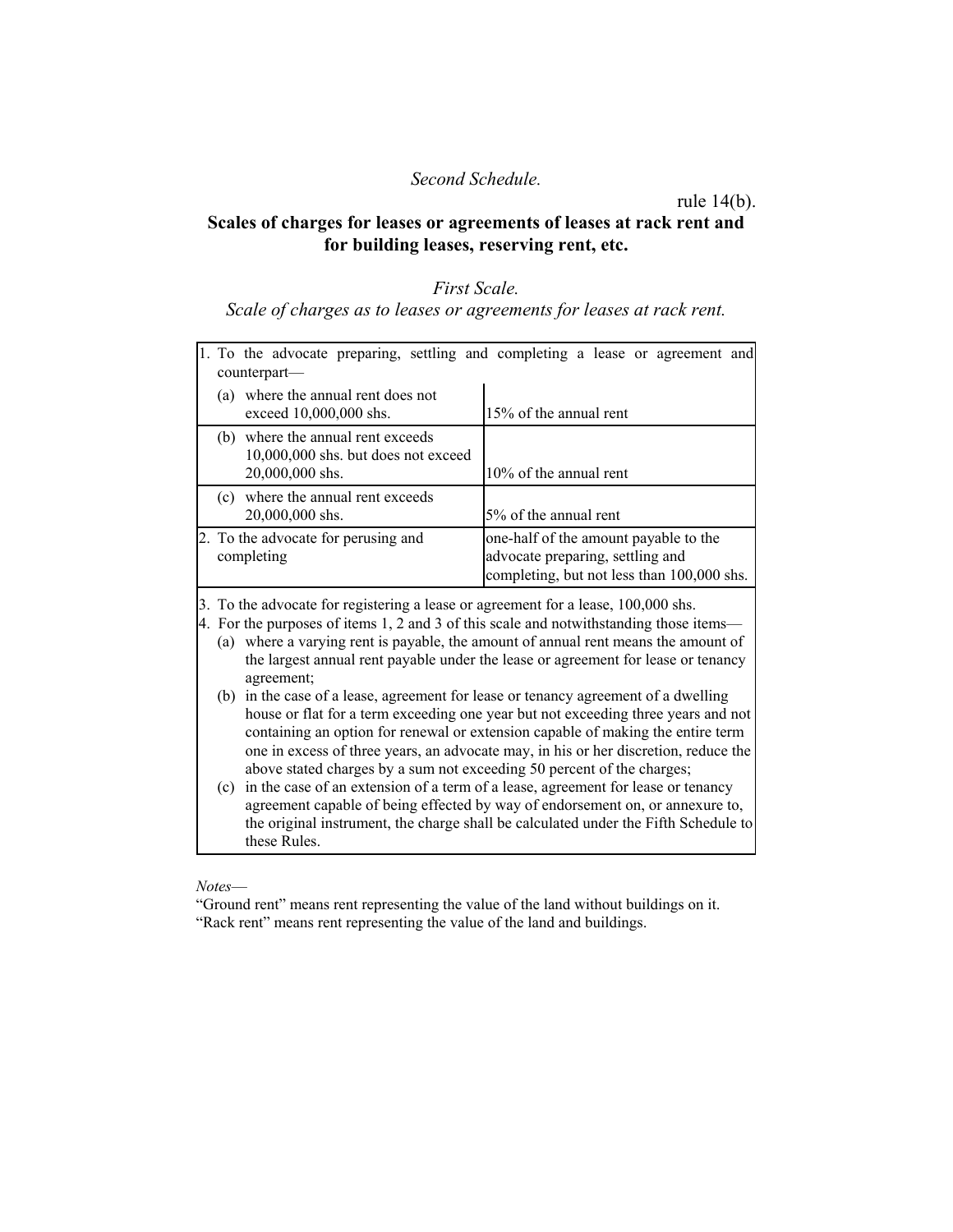#### *Second Scale.*

# *Scale of charges for building leases, reserving rent or other long lease not at a rack rent or agreement for it respectively.*

|    | To the advocate for preparing, settling, completing lease and counterpart— |                                                                                       |                                                                                                                      |  |
|----|----------------------------------------------------------------------------|---------------------------------------------------------------------------------------|----------------------------------------------------------------------------------------------------------------------|--|
|    | (a)                                                                        | where the annual rent does not<br>exceed 1,500,000 shs.                               | 30 percent of the annual rent                                                                                        |  |
|    | (b)                                                                        | where the annual rent exceeds<br>1,500,000 shs. but does not exceed<br>4,500,000 shs. | the same payment as on a rent of<br>$1,500,000$ shs. and 5 percent on the<br>excess over 1,500,000 shs.              |  |
|    | (c)                                                                        | where the annual rent exceeds<br>4,500,000 shs.                                       | the same payment as on a rent of<br>4,500,000 shs. and $2\frac{1}{2}$ percent on the<br>excess over $4,500,000$ shs. |  |
| 2. | To the advocate for perusing draft and<br>completing                       |                                                                                       | one-half of the amount payable to the<br>advocate preparing, settling and<br>completing lease                        |  |
| 3. |                                                                            | To the advocate registering a lease or<br>agreement for a lease                       | $100,000$ shs.                                                                                                       |  |

*Note*—Where a varying rent is payable, the amount of annual rent means the amount of the largest annual rent payable under the lease or agreement for lease.

**\_\_\_\_\_**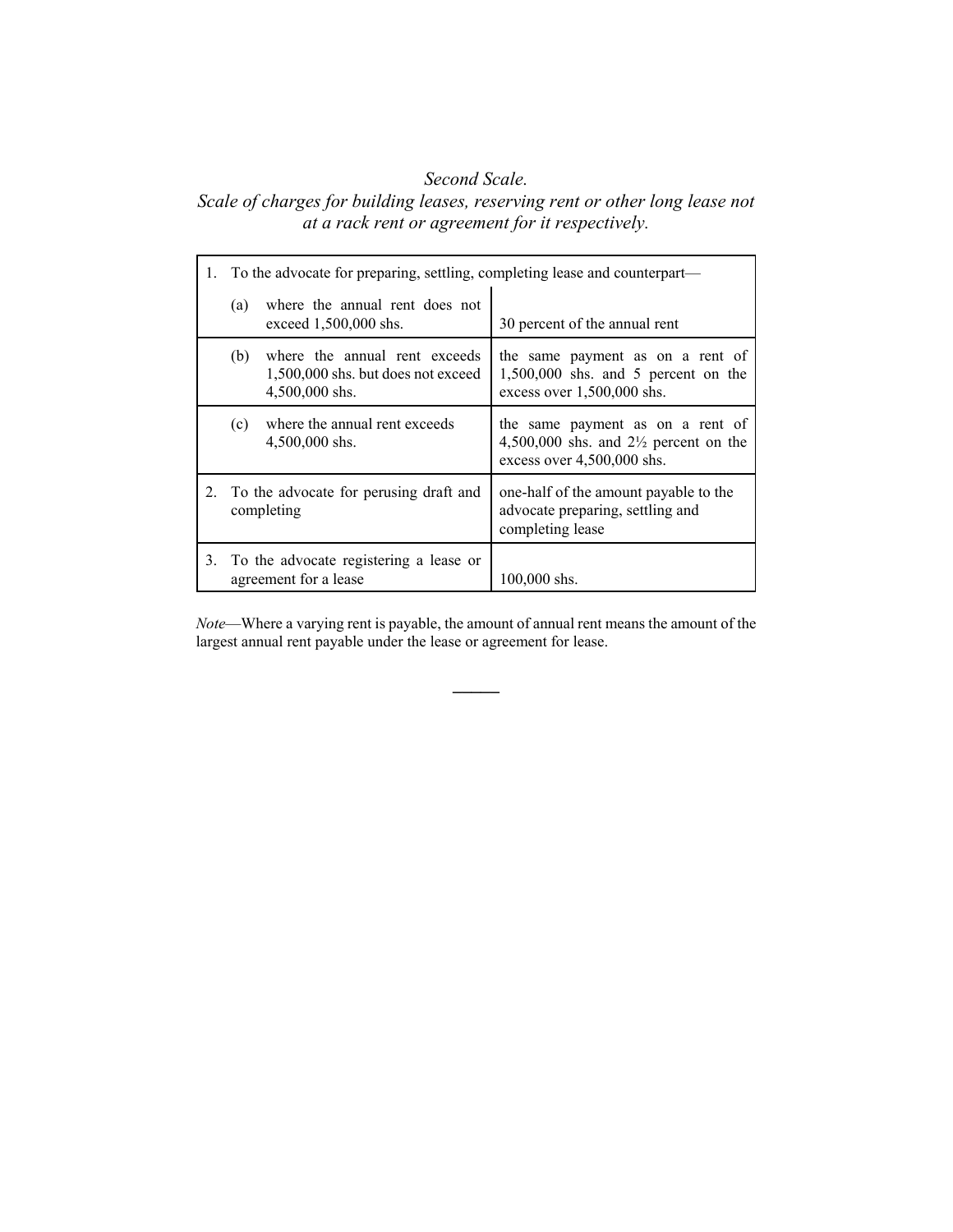#### *Third Schedule.*

rule 14(c).

#### **Floatation of companies.**

*Notes.*

The references to "the scale fee" are to the scale of fees set forth at the end of the sixth paragraph of this Schedule.

1. Fee for formation and incorporation of a new company with limited liability with share capital—

- (a) in the case of a private company with limited liability and share capital where the nominal capital of the company to be formed—
	- (i) does not exceed 1,000,000 shillings, the advocate shall charge 10 percent on the nominal capital but in any case not less than 75,000 shillings;
	- (ii) exceeds 1,000,000 shillings but does not exceed 5,000,000 shillings, the advocate shall charge 10 percent for the first 1,000,000 shillings and 3 percent on the excess of 1,000,000 shillings up to 5,000,000 shillings;
	- (iii) exceeds 5,000,000 shillings but does not exceed 10,000,000 shillings, the advocate shall charge 10 percent on the first 1,000,000 shillings up to 5,000,000 shillings, and 2 percent on the excess of 5,000,000 shillings to 10,000,000 shillings;
	- (iv) exceeds 10,000,000 shillings, the advocate shall charge 1 percent on the excess of 10,000,000 shillings;
- (b) in the case of a public company, one and one-half times the fees set out in subparagraph (a) of this paragraph, but not less than 500,000 shillings. The fee shall include the drawing of the memorandum and articles of association, attendances and correspondences in connection with them, drawing minutes of the first meeting of the directors, obtaining Treasury consent where necessary, and other preliminary and incidental work in that connection down to the first general allotment of shares, and shall also include the filing of all documents required by the registrar of companies to be lodged with the memorandum and articles of association.

2. Fee for the formation and incorporation of a new company without share capital—75,000 shillings to 150,000 shillings according to time, complexity and responsibility.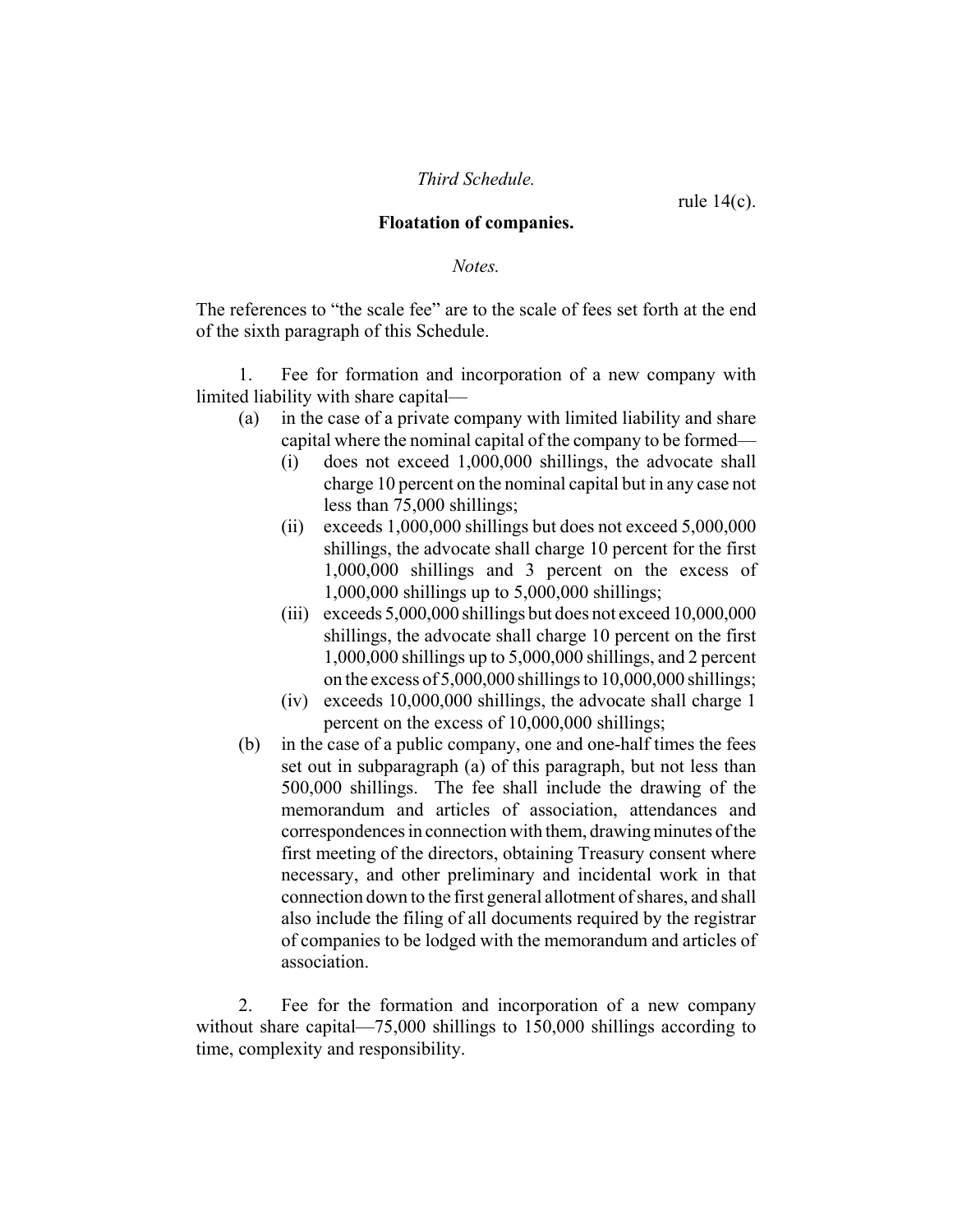3. The fees in paragraphs 1 and 2 of this Schedule include drawing the memorandum and articles of association, preparing and lodging all documents necessary for the purpose of obtaining the certificate of incorporation and attendances and correspondence in connection therewith so far as the same are required to be done by the advocate, but not any work in connection with the preparation or issue of a prospectus.

4. (1) Fee for drawing and preparing vendor's agreement—where there is a sale agreement pursuant to which assets are transferred to a company, the vendor's advocate shall be entitled to charge for the same agreement the scale fee calculated to the value of all the assets agreed to be sold less the value of assets, if any, for which instruments falling under the First Schedule to these Rules are prepared, and in respect of which the scale of charges provided in that Schedule shall apply.

(2) For perusing and completing the agreement by the purchaser's advocate, the advocate shall charge half of the fees charged by the vendor's advocate.

5. (1) Fee for the preparation of a single debenture or series of debentures where there is no trust deed—

- (a) where no security is given other than a floating charge, the advocate shall charge double the scale fee on the amount of the debenture;
- (b) where security is given by way of a mortgage, debenture or other form of charge of immovable property, in addition to a floating charge, the advocate shall charge the fee prescribed for a mortgagee's or chargee's advocate in the First Schedule to these Rules and, in addition, the scale fee;
- (c) in any case not provided for, the above fee shall be determined under the Fifth Schedule to these Rules.

(2) Fee for the preparation of a debenture, trust deed, securing one or more debentures or series of debentures or debenture stock—the advocate shall charge treble the scale fee on amount secured and, in addition, the fees prescribed in the Fifth Schedule to these Rules in respect of any necessary supplemental security instrument; except that—

(a) where the debenture holder or the trustee (as the case may be) and the company creating the security are separately represented, the company's advocate shall be entitled to charge one-half of the fees chargeable by the advocate for the debenture holder or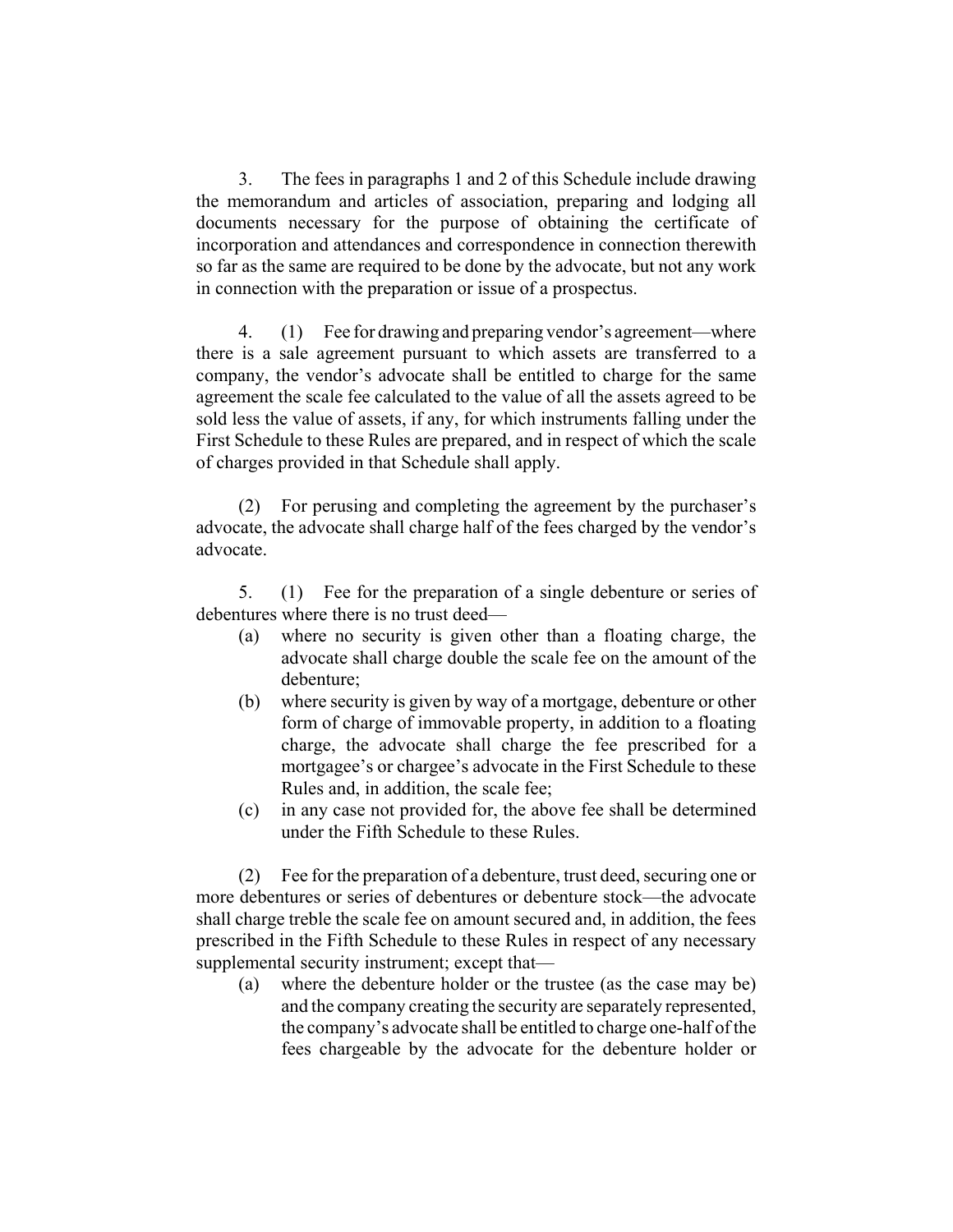trustee;

(b) where the debenture holder or the trustee and the company creating the security are represented by the same advocate, that advocate shall be entitled to charge, in addition to the fee mentioned in subparagraph 2(a) of this paragraph, one-fourth of such fees in respect of his or her work on behalf of the company.

(3) The fees at subparagraphs 2(a) and (b) of this paragraph include attendance, correspondence, the drawing of resolutions and documents and the approval thereof and registration at the companies and land registries, where necessary. Unless otherwise agreed in writing, both the fees of the advocate for the debenture holder or the trustee and those of the advocate for the company are payable by the company.

6. Fee for preparing, settling or approving prospectus on issue of share or loan capital or offer for sale thereof, obtaining stock exchange quotation, drafting and adjusting press advertisements, the reconstruction or amalgamation of companies or any other nonlitigious work in relation to company matters not otherwise provided for—the advocate shall charge according to time, complexity and responsibility.

| Where the capital involved does not exceed                                                    | 15 percent but not less than                                                                                               |
|-----------------------------------------------------------------------------------------------|----------------------------------------------------------------------------------------------------------------------------|
| $1,000,000$ shs.                                                                              | 100,000 shs.                                                                                                               |
| Where the capital involved exceeds<br>$1,000,000$ shs. but does not exceed<br>10,000,000 shs. | 15 percent on the first<br>$1,000,000$ shs. and 5<br>percent on the excess of<br>$1,000,000$ shs. up to<br>10,000,000 shs. |
| Where the capital involved exceeds                                                            | 5 percent on the excess of                                                                                                 |
| 10,000,000 shs.                                                                               | 10,000,000 shs.                                                                                                            |

Scale of fees.

7. (1) Fee for registration of foreign companies establishing a place of business within Uganda inclusive of fees for meetings, correspondences, but exclusive of drawing fees, copying and notarial fees—the advocate shall charge such fee as is reasonable according to time, complexity and responsibility.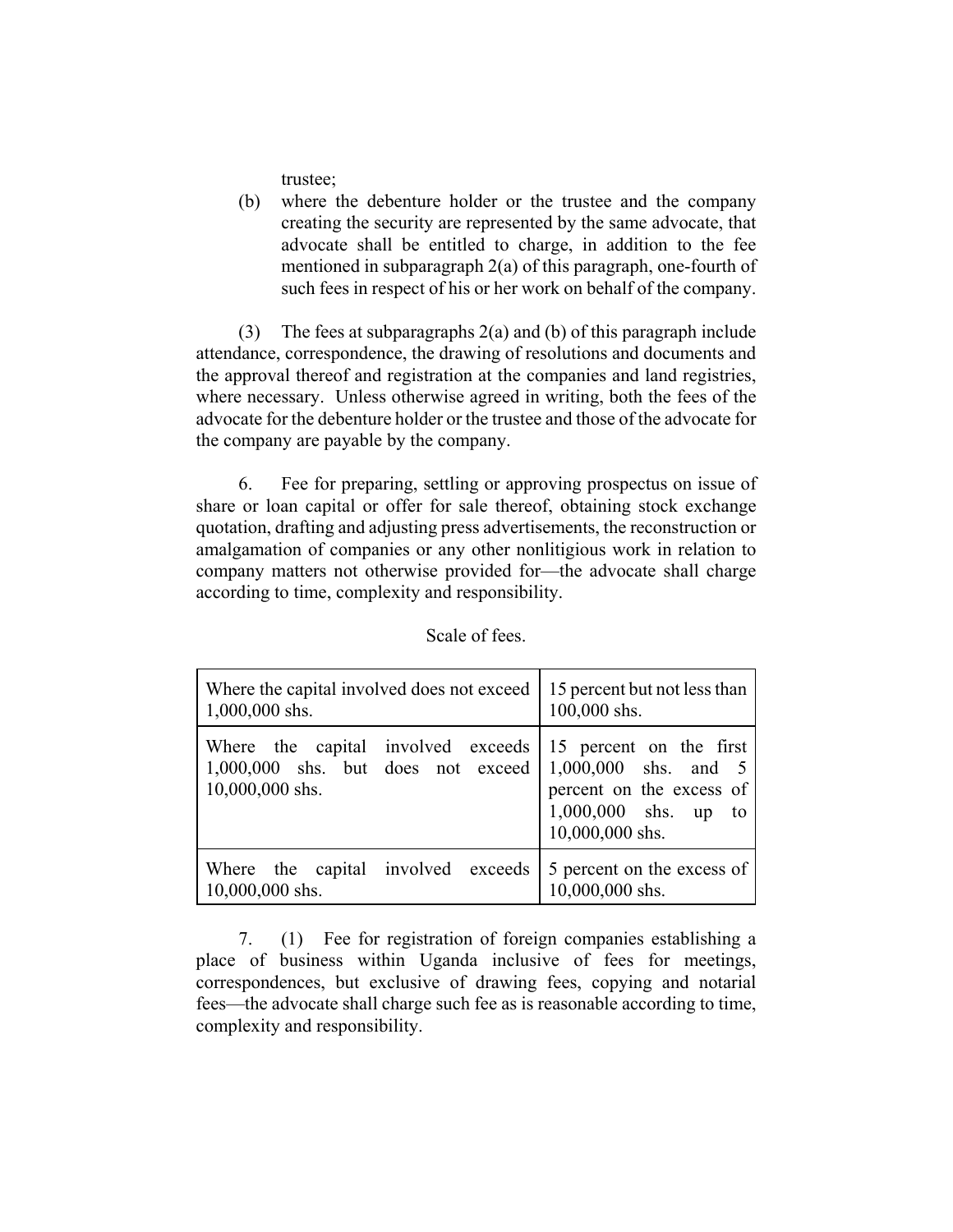(2) If it is necessary to draw new articles of association the fee chargeable shall be in accordance with paragraph 1 of this Schedule.

8. For the formal returns required by the Companies Act for completing and filing, the advocate shall charge 11,000 shillings for the first return and 20,000 shillings for each other return made at the same time.

9. Fee for drawing and preparing a memorandum or contract for filing in regard to shares issued wholly or partly for a consideration other than cash not covered by the above fees—the advocate shall charge 150,000 shillings per folio, together with the appropriate fees for meetings and correspondence, and 30,000 shillings for filing.

*Fourth Schedule.*

**\_\_\_\_\_**

rule 14(d).

#### **Trademarks, patents and chattels transfer.**

|    |                                                |                                                                                                                                                                                                                                                                               | Shs.    |
|----|------------------------------------------------|-------------------------------------------------------------------------------------------------------------------------------------------------------------------------------------------------------------------------------------------------------------------------------|---------|
| 1. | Applications—<br>drawing form of authorisation | (a) instructions to register one trademark in one class and                                                                                                                                                                                                                   | 200,000 |
|    | trademark in one class                         | (b) instructions to register second and further trademarks<br>in the name of the same proprietor simultaneously per                                                                                                                                                           | 150,000 |
|    | representation of mark                         | (c) drawing application for registration and four copies of                                                                                                                                                                                                                   | 50,000  |
| 2. | Registered users—                              |                                                                                                                                                                                                                                                                               |         |
|    | (a)                                            | instructions to file an application to enter one<br>registered user of one registered trademark or more<br>than one registered trademark of same proprietor<br>incorporated in the same set of documents and subject<br>to the same conditions and restrictions in each case— |         |

#### A—Trademarks.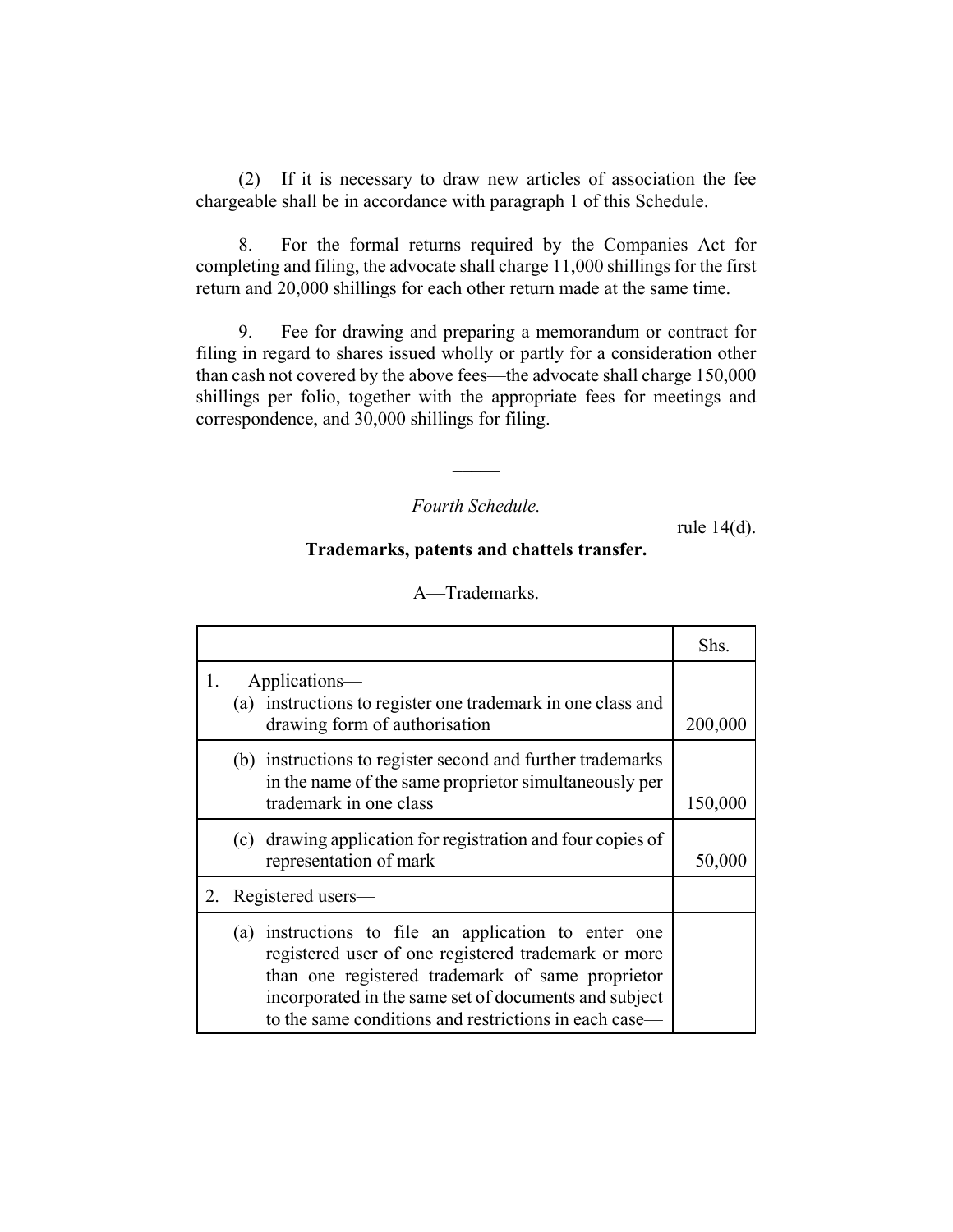|    |     |                                                                                                                                                                                            | Shs.    |
|----|-----|--------------------------------------------------------------------------------------------------------------------------------------------------------------------------------------------|---------|
|    |     | for the first single registered trademark<br>(i)                                                                                                                                           | 200,000 |
|    |     | (ii)<br>for the second registered trademark                                                                                                                                                | 100,000 |
|    |     | (iii)<br>for the third registered trademark                                                                                                                                                | 60,000  |
|    |     | for the fourth and each subsequent registered<br>(iv)<br>applications<br>trademark,<br>being<br>filed<br>simultaneously                                                                    | 25,000  |
|    | (b) | drawing statement of case, statutory declaration in<br>support and application, depending on the amount of<br>work involved but not less than                                              | 350,000 |
|    | (c) | drawing registered user agreement, depending on the<br>amount of work involved but not less than                                                                                           | 250,000 |
|    | (d) | instructions to file an application under section<br>30(9)(b) of the Trademarks Act for cancellation of a<br>registered user in respect of one registered trademark<br>of same proprietor- |         |
|    |     | for the first or single registered trademark<br>(i)                                                                                                                                        | 200,000 |
|    |     | (ii)<br>for the second registered trademark                                                                                                                                                | 150,000 |
|    |     | for the third registered trademark<br>(iii)                                                                                                                                                | 70,000  |
|    |     | for the fourth and each subsequent trademark,<br>(iv)<br>applications being filed simultaneously                                                                                           | 35,000  |
|    | (e) | drawing application and statement of grounds,<br>depending on amount of work involved, but not less<br>than                                                                                | 100,000 |
|    | (f) | for each subsequent registered trademark, the grounds<br>for cancellation being the same                                                                                                   | 30,000  |
|    | (g) | instruction to file an application for variation of terms<br>of appointment of a registered user, including drawing<br>application                                                         | 200,000 |
| 3. |     | Assignments-                                                                                                                                                                               |         |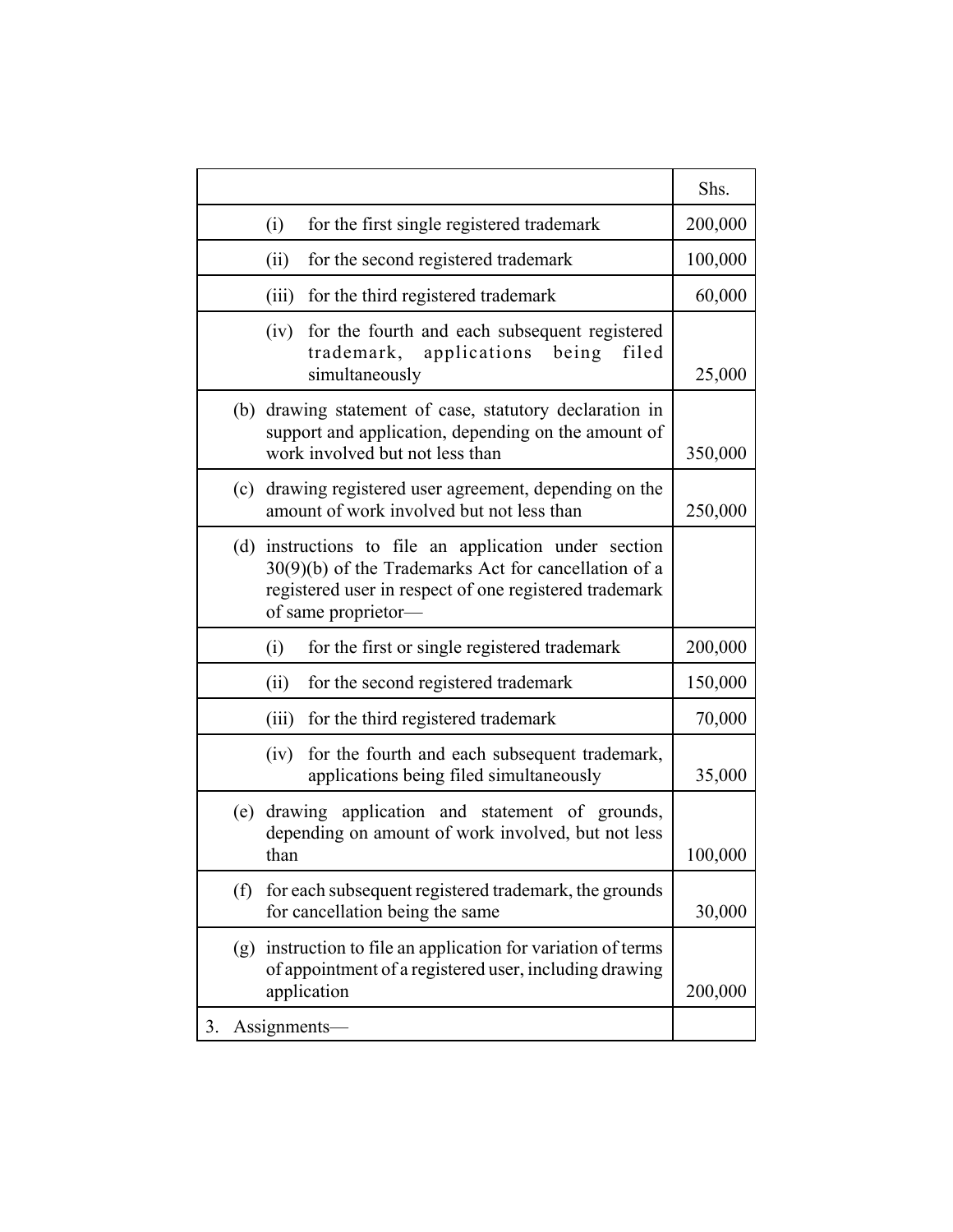|    |     |                                                                                                                                                                                                                                                                             | Shs.    |
|----|-----|-----------------------------------------------------------------------------------------------------------------------------------------------------------------------------------------------------------------------------------------------------------------------------|---------|
|    |     | (a) instructions to file an application to register a<br>subsequent proprietor of one registered trademark (or<br>more than one registered trademark standing in the<br>same name under the same devolution of title and filed<br>simultaneously) with or without goodwill- |         |
|    |     | for the first registered trademark<br>(i)                                                                                                                                                                                                                                   | 150,000 |
|    |     | for the second registered trademark<br>(ii)                                                                                                                                                                                                                                 | 50,000  |
|    |     | for each subsequent registered trademark<br>(iii)                                                                                                                                                                                                                           | 35,000  |
|    | (b) | instructions to file application for directions by the<br>registrar for advertisement of the assignment of<br>trademarks in use without goodwill and attending to<br>the advertisement thereof-                                                                             |         |
|    |     | for one registered trademark assigned<br>(i)                                                                                                                                                                                                                                | 150,000 |
|    |     | for every other registered trademark assigned<br>(ii)<br>under the<br>devolution of title<br>same<br>filed<br>simultaneously                                                                                                                                                | 30,000  |
|    |     | (c) instructions to apply for extension of time in which to<br>apply for directions to advertise, from                                                                                                                                                                      | 65,000  |
| 4. |     | Renewals-                                                                                                                                                                                                                                                                   |         |
|    |     | (a) instructions to renew the registration of one trademark<br>in one class, including drawing the prescribed form<br>and form of authorisation                                                                                                                             | 150,000 |
|    |     | (b) instructions to renew the registration of second and<br>further trademarks in the name of the same proprietor<br>simultaneously, including drawing the prescribed form<br>and form of authorisation per mark in one class                                               | 100,000 |
|    | (c) | instructions to renew the registration of one trademark<br>in one class under rule 64 of the Trademarks Rules,<br>including drawing the prescribed forms and form of<br>authorisation                                                                                       | 150,000 |
| 5. |     | Change of name-                                                                                                                                                                                                                                                             |         |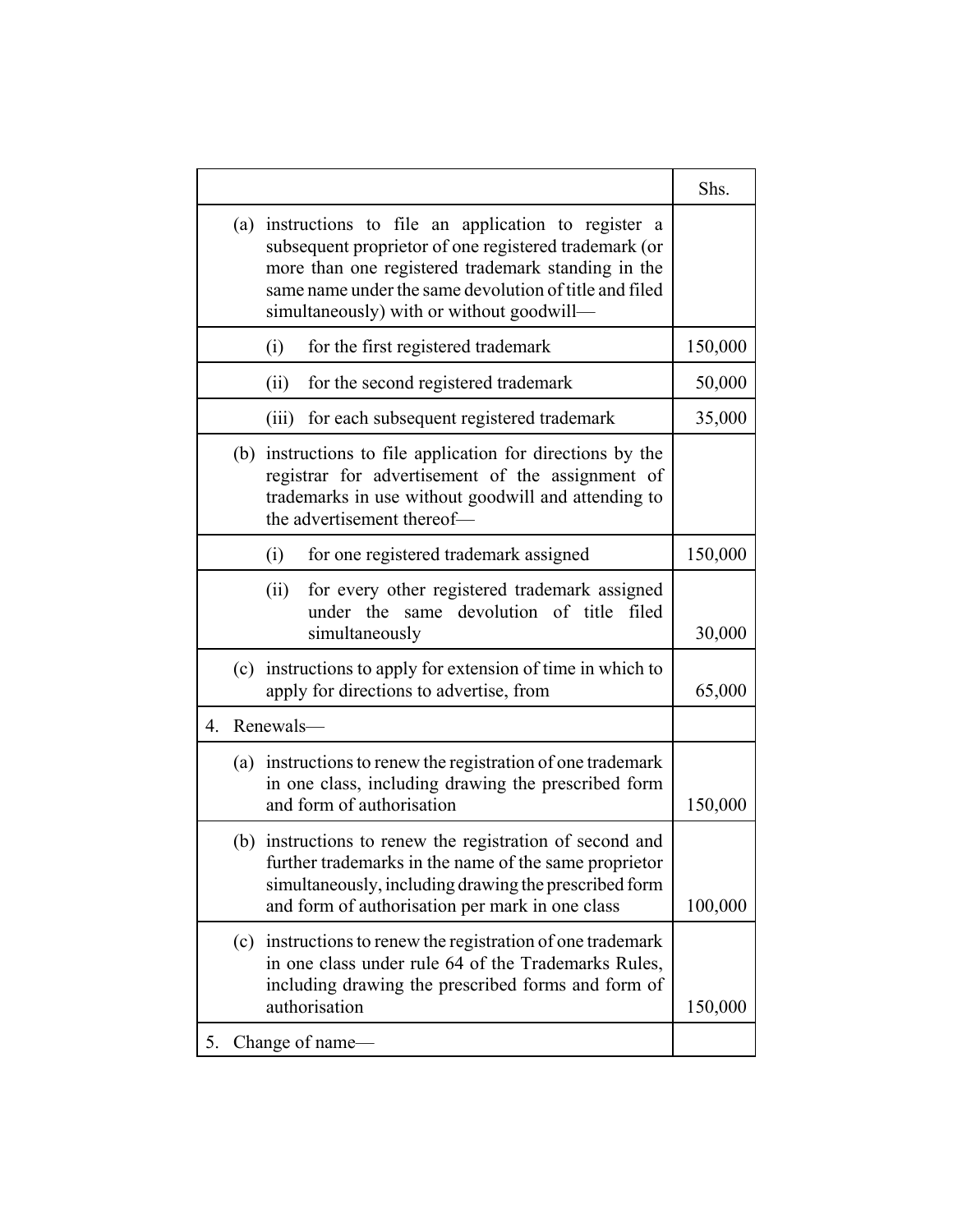|    |     |                                                                                                                                                                                                                                                                                   | Shs.    |
|----|-----|-----------------------------------------------------------------------------------------------------------------------------------------------------------------------------------------------------------------------------------------------------------------------------------|---------|
|    |     | (a) instructions to register change of name of the<br>registered proprietor in respect of one trademark in<br>one class, including drawing the prescribed form and<br>form of authorisation                                                                                       | 150,000 |
|    |     | (b) instructions to register change of name of the<br>registered proprietor in respect of second and further<br>trademarks simultaneously, including drawing the<br>prescribed form and form of authorisation for each<br>change of name per trademark in one class               | 50,000  |
| 6. |     | Change of address-                                                                                                                                                                                                                                                                |         |
|    |     | (a) instructions to register change of address of the<br>registered proprietor in respect of one trademark in<br>one class, including drawing the prescribed form and<br>form of authorisation                                                                                    | 150,000 |
|    |     | (b) instructions to register change of address of the<br>registered proprietor in respect of second and further<br>trademarks simultaneously, including the drawing of<br>the prescribed forms and form of authorisation for<br>each change of address per trademark in one class | 50,000  |
| 7. |     | Alterations of amendments-                                                                                                                                                                                                                                                        |         |
|    |     | (a) instructions to amend or alter one registered trademark<br>in one class, including drawing the prescribed form<br>and form of authorisation                                                                                                                                   | 200,000 |
|    |     | (b) instructions to amend or alter second and further<br>registered trademarks simultaneously in one class,<br>including the drawing of the prescribed form and form<br>of authorisation for amendment or alteration per<br>trademark in one class                                | 50,000  |
| 8. |     | Searches-                                                                                                                                                                                                                                                                         |         |
|    | (a) | instructions to search register                                                                                                                                                                                                                                                   | 80,000  |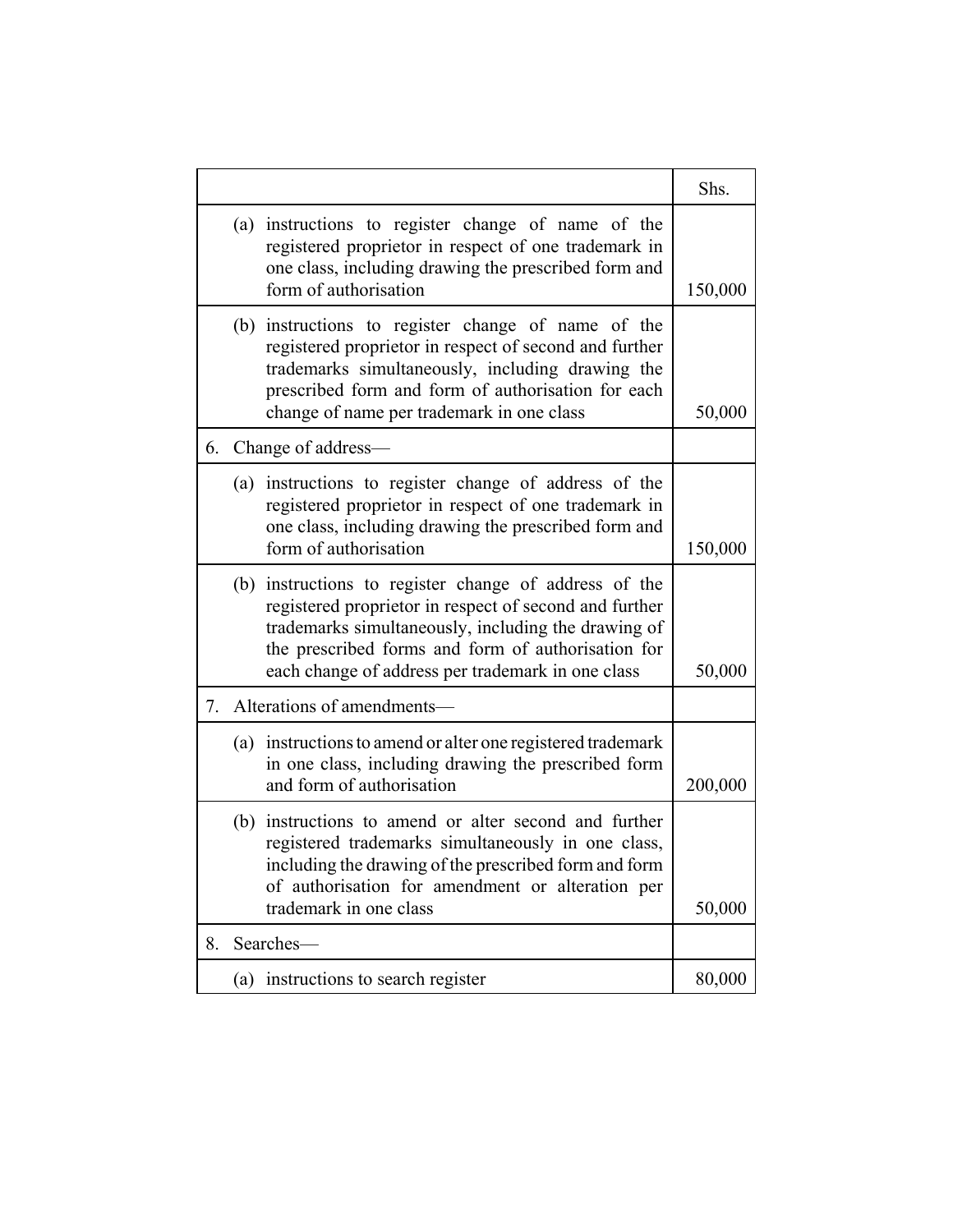|                                                                                                                                                                                                                                                                                                                                                                                                                                                                                                                                                                                                                                                                              | Shs.    |
|------------------------------------------------------------------------------------------------------------------------------------------------------------------------------------------------------------------------------------------------------------------------------------------------------------------------------------------------------------------------------------------------------------------------------------------------------------------------------------------------------------------------------------------------------------------------------------------------------------------------------------------------------------------------------|---------|
| (b) instructions to advise on the registerability of a<br>proposed trademark in one class, including all<br>correspondence                                                                                                                                                                                                                                                                                                                                                                                                                                                                                                                                                   | 150,000 |
| (c) instructions to obtain registrar's preliminary advice on<br>Forms TM 27 or TM 28, including drawing the<br>prescribed form and all correspondence in connection<br>with the form                                                                                                                                                                                                                                                                                                                                                                                                                                                                                         | 60,000  |
| (d) instructions to search a trademark file for particulars<br>of the trademark per trademark in one class                                                                                                                                                                                                                                                                                                                                                                                                                                                                                                                                                                   | 50,000  |
| Opposition and rectification proceedings-<br>9.                                                                                                                                                                                                                                                                                                                                                                                                                                                                                                                                                                                                                              |         |
| (a) instructions to enter opposition or to defend opposition<br>proceedings or to apply for rectification or to defend<br>rectification proceedings where the opposition or<br>proceedings are conducted before the registrar, such<br>fee as the taxing officer, in the exercise of his or her<br>discretion and taking into consideration the nature and<br>importance of the opposition or rectification, the value<br>of the trademark to the parties concerned, the amount<br>of evidence filed and the time required for the<br>preparation thereof, the general conduct of the<br>proceedings and all other relevant circumstances, shall<br>decide but not less than | 500,000 |
| (b) attendances before the registrar conducting opposition<br>or rectification proceedings—                                                                                                                                                                                                                                                                                                                                                                                                                                                                                                                                                                                  |         |
| (i) every whole day                                                                                                                                                                                                                                                                                                                                                                                                                                                                                                                                                                                                                                                          | 150,000 |
| (ii) every half-day or part thereof                                                                                                                                                                                                                                                                                                                                                                                                                                                                                                                                                                                                                                          | 75,000  |
| (c) on interlocutory matters, taking judgments, minutes or<br>part thereof                                                                                                                                                                                                                                                                                                                                                                                                                                                                                                                                                                                                   | 10,000  |
| 10. Miscellaneous matters-                                                                                                                                                                                                                                                                                                                                                                                                                                                                                                                                                                                                                                                   |         |
| attendances on the registrar for every 15 minutes or<br>(a)<br>part thereof                                                                                                                                                                                                                                                                                                                                                                                                                                                                                                                                                                                                  | 10,000  |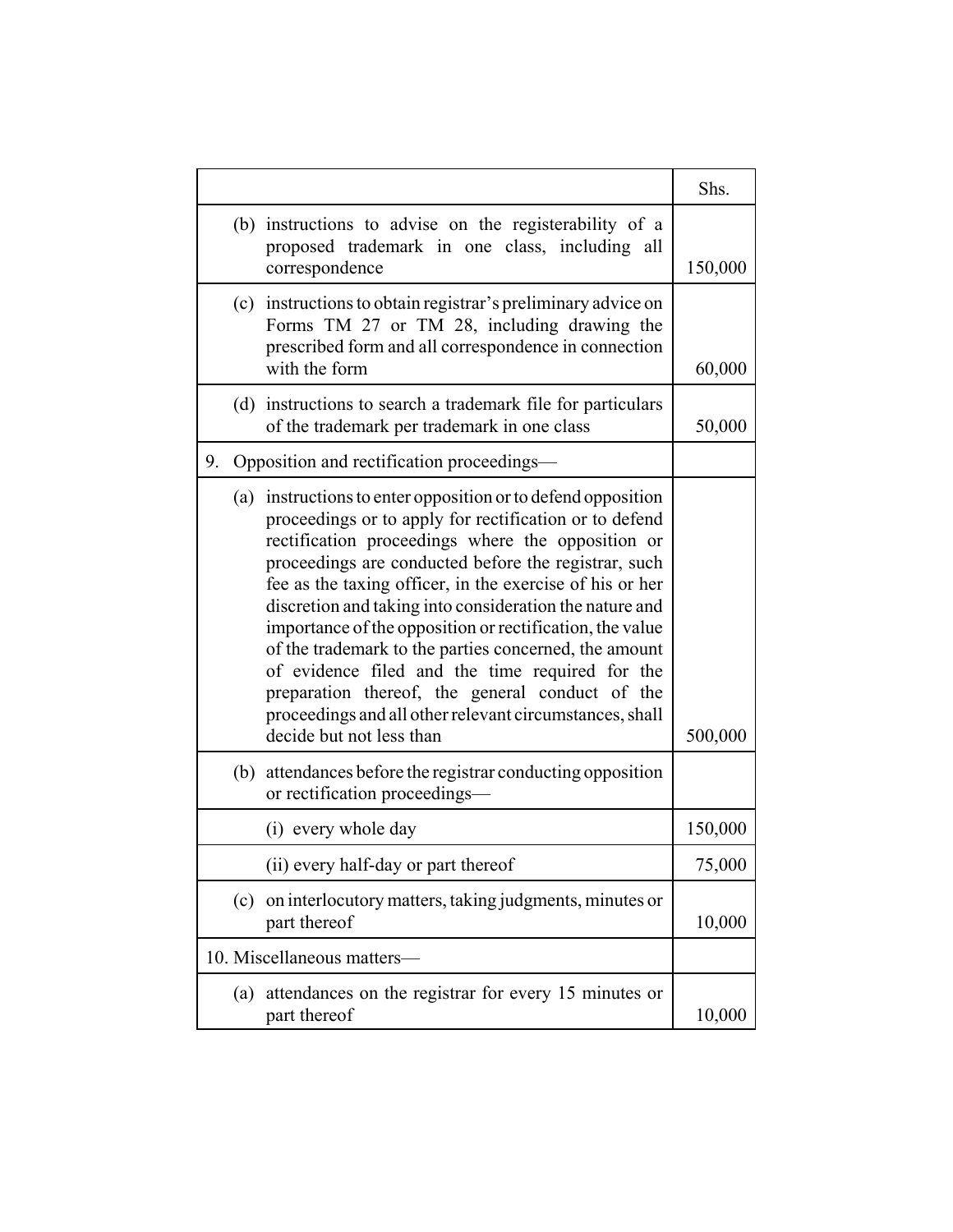|                                                                                                                                                                                    | Shs.            |
|------------------------------------------------------------------------------------------------------------------------------------------------------------------------------------|-----------------|
| (b) correspondence letters, reinfringement, opposition, but<br>not concerned with applications, renewals-<br>(i) per letter<br>(ii) or per folio                                   | 10,000<br>2,000 |
| (c) receiving and perusing letters—<br>(i) per letter<br>(ii) or per folio                                                                                                         | 5,000<br>1,000  |
| drawing all other necessary documents, notice of<br>(d)<br>opposition, statutory declarations, counter statements,<br>$etc.$ —<br>$(i)$ per folio<br>(ii) or file copies per folio | 10,000<br>2,000 |
| (e) perusing documents, pleadings, statutory declarations,<br>etc. to be charged for as for perusals at item $6(a)$ of the<br>Sixth Schedule to these Rules                        |                 |

## *Notes.*

The fees for instructions in each case enumerated other than the fee for oppositions or rectification include the drawing and lodging of all forms of disclaimer, requests for correction of clerical error or for amendment of an application, the payment of association fees, stamping of documents and all other correspondences.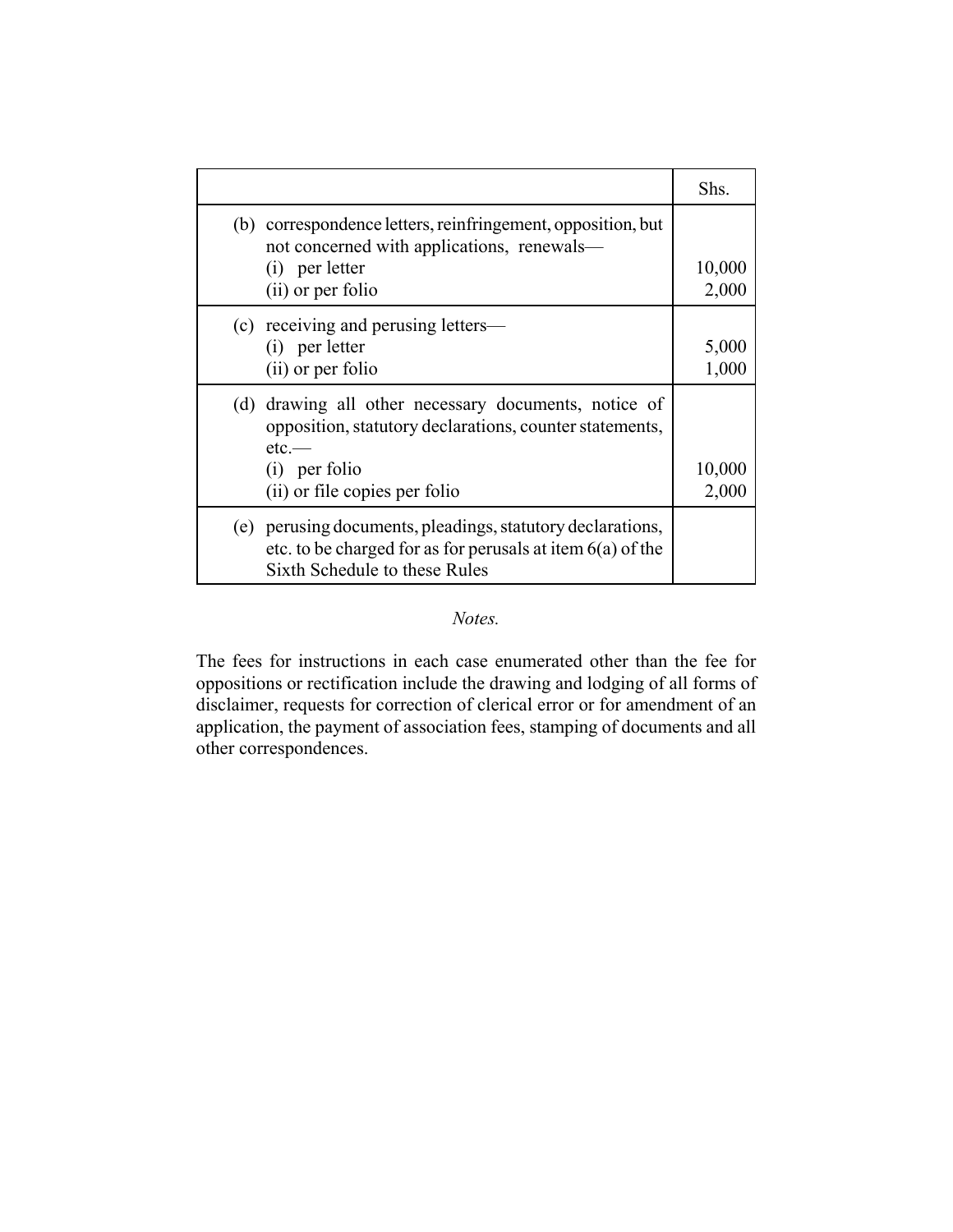## B—Patents and designs.

|    |                                                                                                                                                                                      | Shs.    |
|----|--------------------------------------------------------------------------------------------------------------------------------------------------------------------------------------|---------|
|    | Instruction to register a patent, including drawing form<br>of authorisation and stamping it, drawing and lodging<br>application and all correspondences                             | 200,000 |
| 2. | Instructions to register an assignment of a patent, including<br>drawing form of authorisation and stamping it, drawing<br>assignment and lodging application and all correspondence | 150,000 |
| 3. | Instructions to register an extension of a patent, including<br>drawing form of authorisation and stamping it and making<br>application for extension                                | 150,000 |
| 4. | Attending at the registry, searching register of patents—for<br>every 15 minutes                                                                                                     |         |

All instruction fees prescribed in parts A and B of this Schedule may, in any case, be increased by the registrar in his or her discretion.

C—Chattels transfer.

The charge shall be as set out under the scale in item 5 of the Third Schedule to these Rules for a single unsecured debenture.

**\_\_\_\_\_**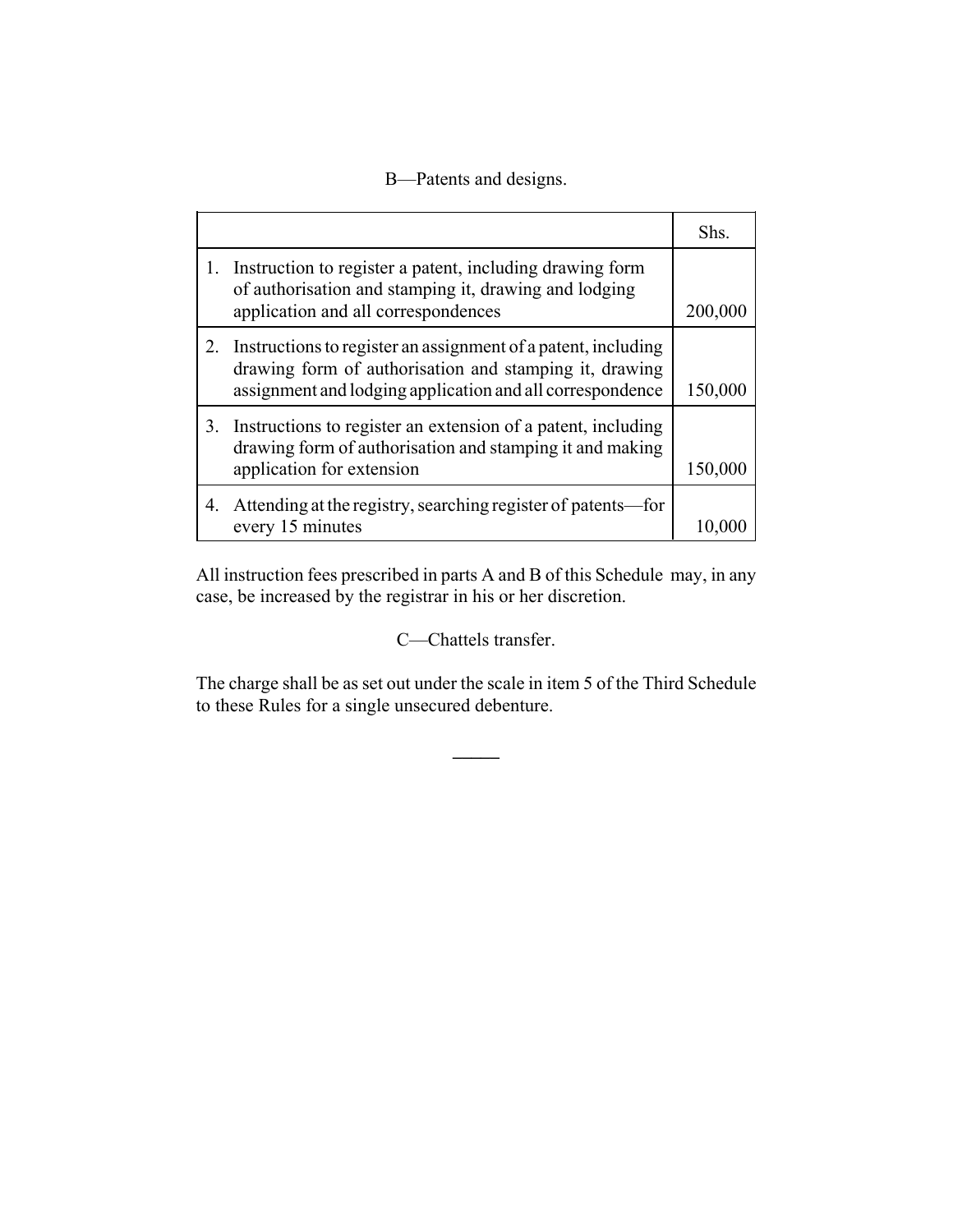# *Fifth Schedule.*

rule 14(e).

# **Scale of fees in respect of business the remuneration for which is not otherwise prescribed.**

|    |                                                                                                                                                                                                                                                                                                                                                                                                                                                                                                                          | Shs.    |
|----|--------------------------------------------------------------------------------------------------------------------------------------------------------------------------------------------------------------------------------------------------------------------------------------------------------------------------------------------------------------------------------------------------------------------------------------------------------------------------------------------------------------------------|---------|
| 1. | Instructions for drawing and perusing deeds, deed polls,<br>affidavits and other documents or other matters of a<br>noncontentious nature-<br>such fee for instructions as may be fair and<br>(a)<br>reasonable, having regard to the care and labour<br>required, the number and length of papers to be<br>perused, the nature or importance of the matter, the<br>amount or value of the subject matter involved, the<br>interest of the parties, complexity of the matter, and<br>all other circumstances of the case |         |
|    | (b) in ordinary cases, per folio                                                                                                                                                                                                                                                                                                                                                                                                                                                                                         | 10,000  |
| 2. | Attendances in person or by telephone—                                                                                                                                                                                                                                                                                                                                                                                                                                                                                   |         |
|    | in ordinary cases, per 15 minutes or part thereof<br>(a)                                                                                                                                                                                                                                                                                                                                                                                                                                                                 | 10,000  |
|    | (b) in other cases, the taxing officer may increase or<br>reduce the charge in paragraph $2(a)$ of this Schedule<br>if for any special reason he or she sees fit                                                                                                                                                                                                                                                                                                                                                         |         |
| 3. | Abstract of title-                                                                                                                                                                                                                                                                                                                                                                                                                                                                                                       |         |
|    | where requested by purchaser's or mortgagee's<br>(a)<br>advocate, drawing abstract or memorandum, per<br>folio                                                                                                                                                                                                                                                                                                                                                                                                           | 10,000  |
|    | fair copy, per folio<br>(b)                                                                                                                                                                                                                                                                                                                                                                                                                                                                                              | 4,000   |
| 4. | Journeys from home-                                                                                                                                                                                                                                                                                                                                                                                                                                                                                                      |         |
|    | for every day of not less than six hours employed on<br>(a)<br>business or in travelling                                                                                                                                                                                                                                                                                                                                                                                                                                 | 300,000 |
|    | (b) where a less time than six hours is so employed per<br>hour                                                                                                                                                                                                                                                                                                                                                                                                                                                          | 50,000  |
| 5. | Time engaged where charge is so based, in lieu of<br>charges per item of work done—per hour, or part of an<br>hour                                                                                                                                                                                                                                                                                                                                                                                                       | 50,000  |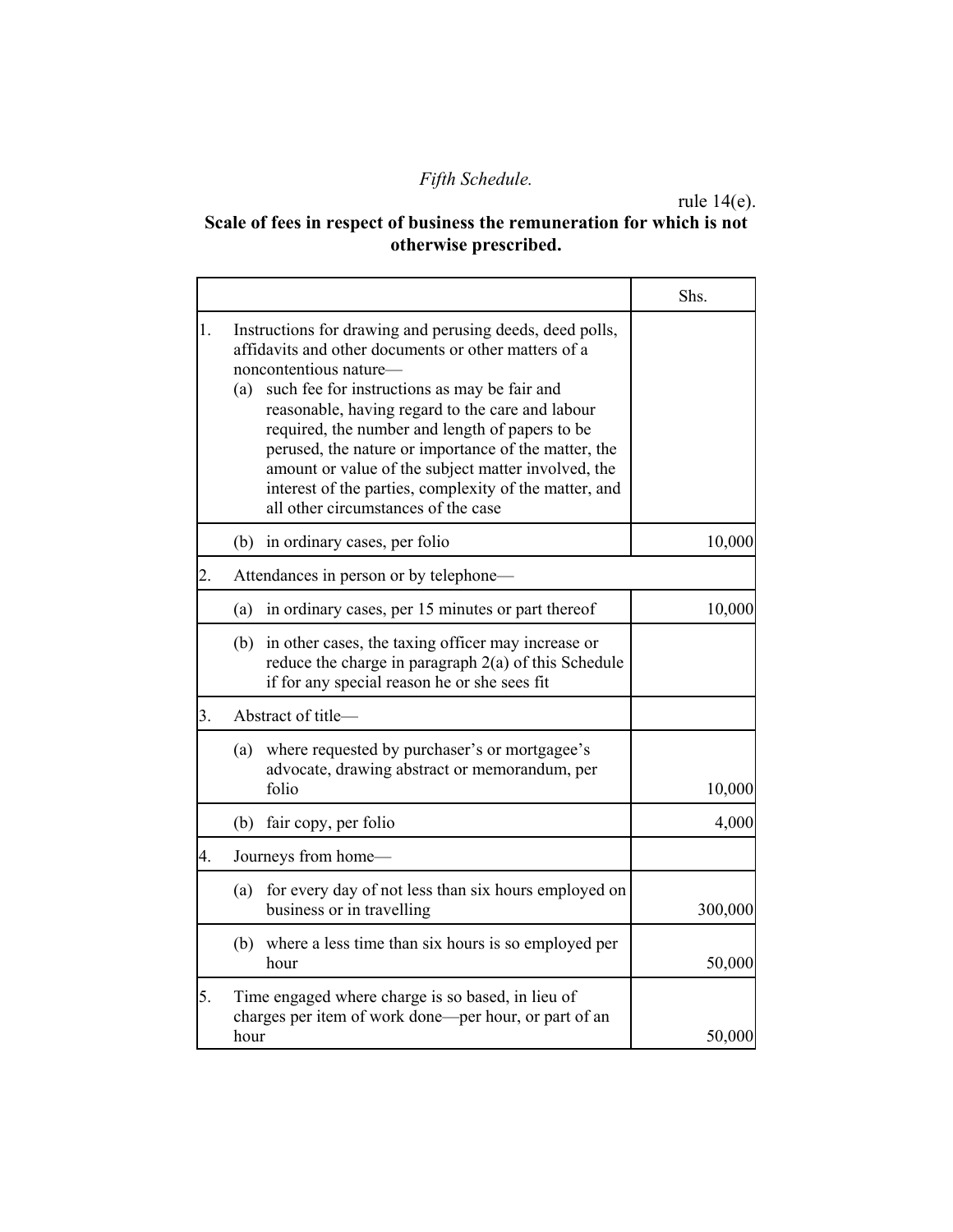|    |                                                                                                                                                                                                                          | Shs.                                                                                                                                                                                         |
|----|--------------------------------------------------------------------------------------------------------------------------------------------------------------------------------------------------------------------------|----------------------------------------------------------------------------------------------------------------------------------------------------------------------------------------------|
| 6. | Correspondence-                                                                                                                                                                                                          |                                                                                                                                                                                              |
|    | letters<br>(a)<br>or per folio                                                                                                                                                                                           | 20,000<br>4,000                                                                                                                                                                              |
|    | receiving and perusing a letter<br>(b)<br>or per folio                                                                                                                                                                   | 5,000<br>1,000                                                                                                                                                                               |
| 7. | Opinions—for formal written opinion, charge such fee as<br>may be reasonable in the circumstances, having regard to<br>the same considerations as set out above for the<br>assessment of instructions, but not less than | 65,000                                                                                                                                                                                       |
| 8. | Debt collection—in respect of noncontentious<br>debt<br>collection matters, an advocate may opt to charge therefor<br>upon the following inclusive scale in lieu of charging per<br>item for work done—                  |                                                                                                                                                                                              |
|    | where the amount of debt does not exceed 500,000<br>(a)<br>shs.                                                                                                                                                          | 10 percent of the<br>debt to be<br>collected but in<br>any case not less<br>than 20,000 shs.                                                                                                 |
|    | (b) where the amount of debt exceeds 500,000 shs. but<br>does not exceed 1,000,000 shs.                                                                                                                                  | 10 percent of the<br>first 500,000 shs.<br>and 5 percent on<br>the excess of<br>500,000 shs. up to<br>1,000,000 shs.                                                                         |
|    | where the amount of debt exceeds 1,000,000 shs.<br>(c)<br>but does not exceed 10,000,000 shs.                                                                                                                            | 10 percent of the<br>first 500,000 shs.<br>and 5 percent on<br>the excess of<br>500,000 shs. up to<br>1,000,000 shs. 3<br>percent on excess<br>of 1,000,000 shs.<br>up to 10,000,000<br>shs. |
|    | where the amount of debt exceeds 10,000,000 shs.<br>(d)                                                                                                                                                                  | 1 percent on the<br>excess of<br>10,000,000 shs.                                                                                                                                             |

Provided that where a letter of demand is followed by suit in court, the scale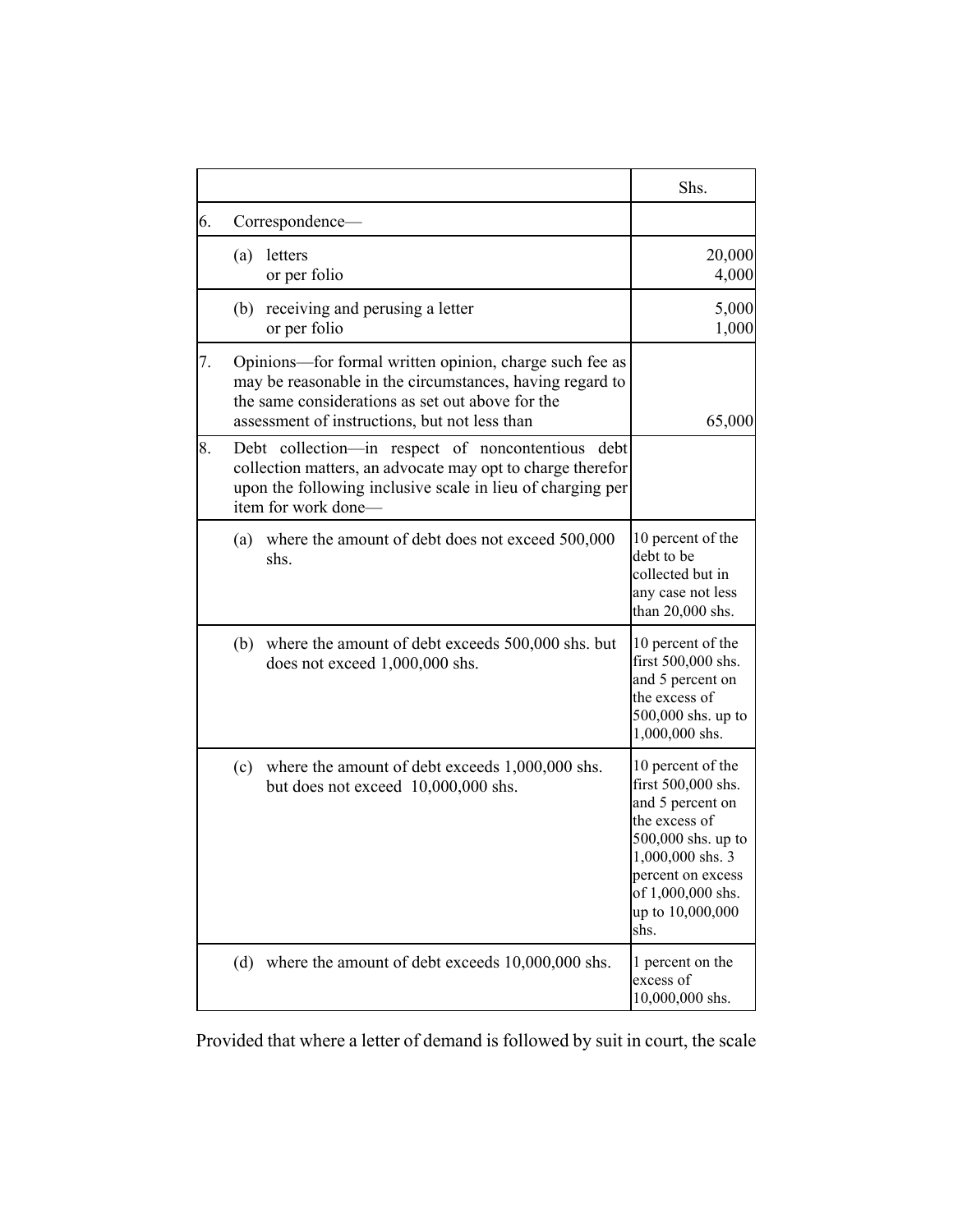set out in this Schedule shall not apply, and the letter shall be charged under the Sixth Schedule to these Rules.

#### *Sixth Schedule.*

**\_\_\_\_\_**

rules 37, 57.

#### **Costs in the High Court and magistrates courts.**

- 1. Instructions to sue or defend—
	- (a) subject as hereafter provided, the fees for instructions shall be as follows—
		- (i) to sue in an ordinary suit in which no appearance is entered under Order XXXVI of the Civil Procedure Rules where no application for leave to appear and defend is made, the fee shall be 65 percent of the fees chargeable under item I(a)(iv) of this Schedule;
		- (ii) to sue or defend in a suit to which the provisions of Order XXXVI of the Civil Procedure Rules apply in which an application for leave to appear and defend was made and refused, the fee shall be 75 percent of the fee chargeable under item 1(a)(iv) of this Schedule;
		- (iii) in a suit where settlement is reached prior to confirmation of the first hearing date of the suit the fee shall be 85 percent of the fee chargeable under item  $I(a)(iv)$  of this Schedule;
		- (iv) to sue or defend in any other case or to present or oppose an appeal where the value of the subject matter can be determined from the amount claimed or the judgment—
	- (A) where the amount does not exceed  $500,000$  shillings— $12\frac{1}{2}$ percent on the amount claimed;
	- (B) where the amount exceeds 500,000 shillings but does not exceed 5,000,000 shillings—12½ percent on the first 500,000 shillings and 10 percent on the next 4,500,000 shillings;
	- (C) where the amount exceeds 5,000,000 shillings but does not exceed 10,000,000 shillings—12½ percent on the first 500,000 shillings and 10 percent on the next 4,500,000 shillings, and 7½ percent on the next 5,000,000 shillings;
	- (D) where the amount exceeds 10,000,000 shillings but does not exceed  $20,000,000$  shillings— $12\frac{1}{2}$  percent on the first 500,000 shillings and 10 percent on the next  $4,500,000$  shillings,  $7\frac{1}{2}$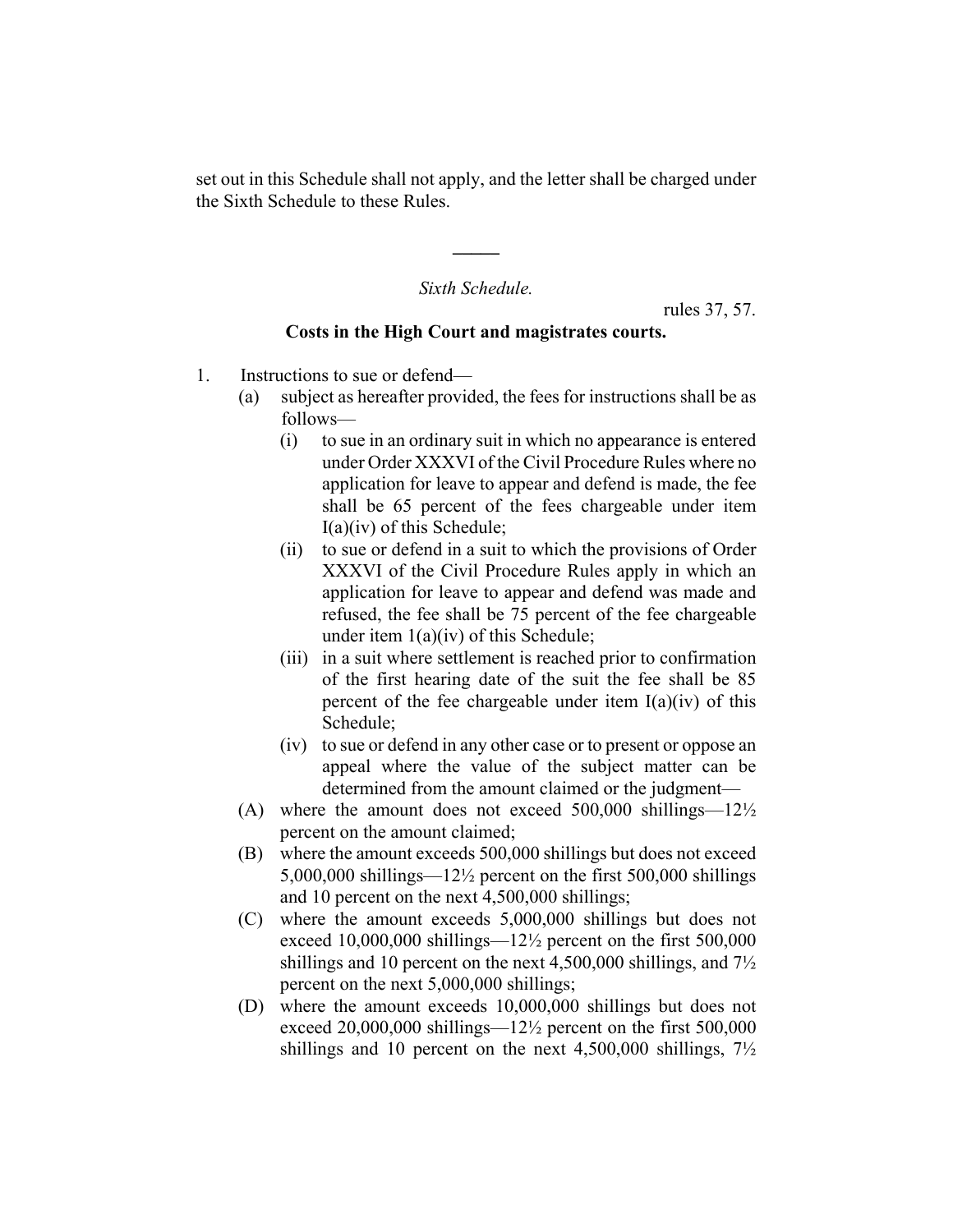percent on the next 5,000,000 shillings and 5 percent on the next 10,000,000 shillings;

- (E) where the amount exceeds 20,000,000 shillings— 1 percent on the excess of 20,000,000 shillings;
	- (v) to sue or defend or to present or oppose an appeal in any case not provided for above in any court, not less than 75,000 shillings;
	- (vi) to present or oppose a petition for winding up a company or a divorce or other matrimonial proceedings or to prosecute or oppose a suit by originating summons in any court, not less than 75,000 shillings;
	- (vii) for applications, notices of motion or chamber applications—
- (A) where the application is unopposed, not less than 100,000 shillings;
- (B) where the application is opposed, not less than 150,000 shillings;
	- (viii) to file objections to an arbitrator's or commissioner's report the fee shall be as in items (iv) or (v) of this paragraph depending on whether it can be valued or not;

except that—

- (ix) where, due to the complexity of a case, a higher fee is considered appropriate, the advocate for either party may apply to the presiding judge or magistrate, as the case may be, for a certificate allowing him or her to claim a higher fee; the judge or magistrate shall then specify the fraction or percentage by which the instruction fee should be increased;
- (x) where either party is of the opinion that the case should have been brought in a magistrate's court, that party may also apply to the presiding judge for a certificate reducing the fees and if the application is granted, then, the judge shall specify the fraction or percentage by which the instruction fee shall be reduced, provided that the reduction certificate shall not exceed 1/5 or 20 percent of the fees;
- (xi) in any case in which the costs of more than one advocate have been certified by the presiding judge or magistrate, as the case may be, the instruction fee allowed and other charges shall be increased by one-half to cover the second advocate;
- (xii) in any case in which the costs of a senior counsel have been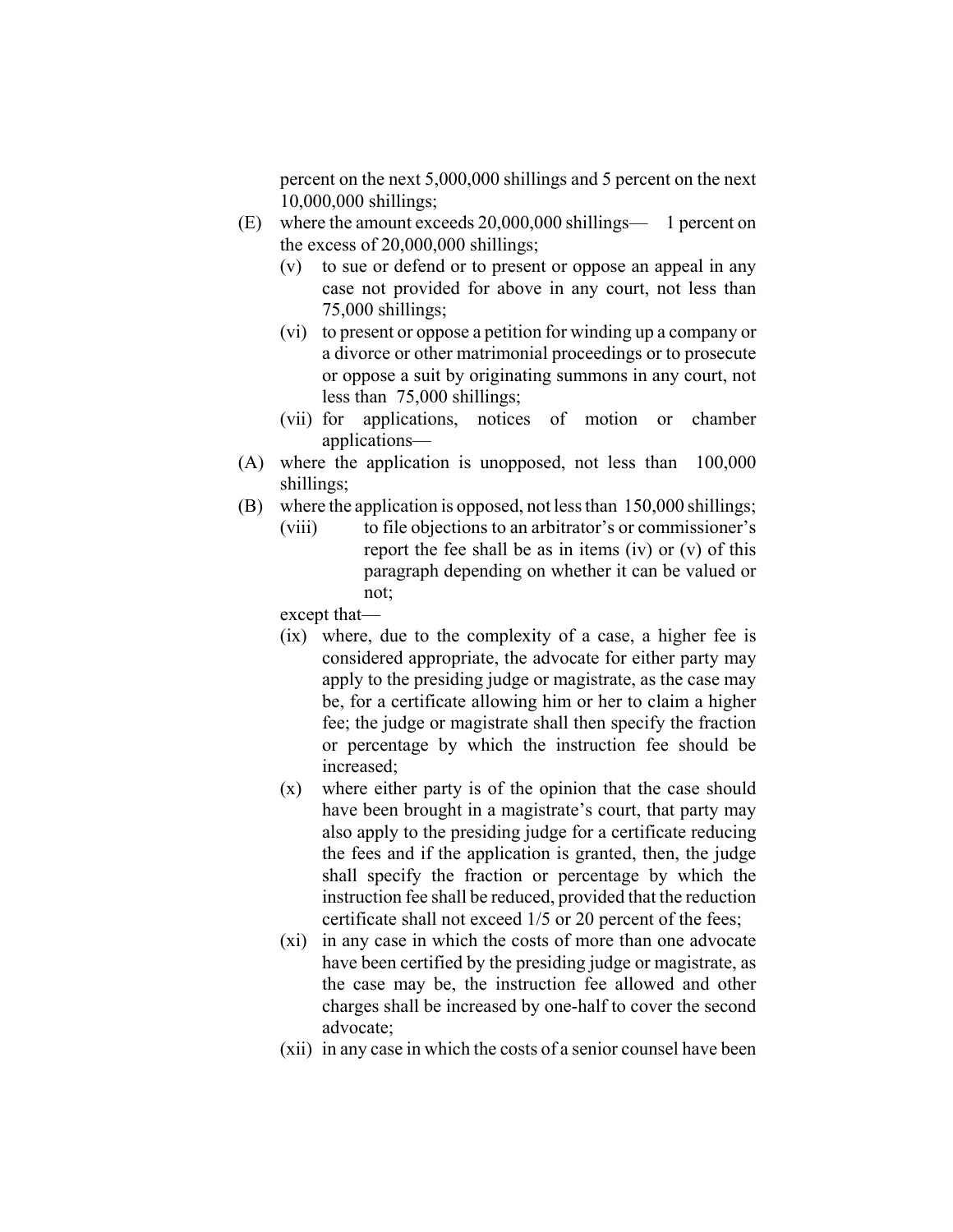certified by the presiding judge or magistrate, as the case may be, the instruction fee allowed and allowance for the attendances at the court conducting the cause shall be increased by one-third;

- (xiii) in any case in which the costs of a senior counsel and a junior counsel have been certified by the presiding judge or magistrate, as the case may be, the instruction fee set out above shall be increased by one-half to cover a senior counsel and other charges shall be doubled accordingly;
- (b) as between advocate and client, the instruction fee to be allowed on taxation shall be the actual instruction fee allowed as between party and party increased by one-third.
- 2. Drawing court papers—
	- (a) pleadings, interlocutory application, notice of motion or chamber application, originating summons, affidavit, petition of appeal, interrogatories, notices to admit and produce, agreement for compromise, adjustment or satisfaction of suit, or for reference to arbitration (two folios or less), 15,000 shillings;
	- (b) the like, in excess of two folios, additional per folio after the first two folios, 5,000 shillings;
	- (c) creditor's or debtor's petition that debtor be adjudicated insolvent, 10,000 shillings per folio, but not less than 25,000 shillings;
	- (d) notice of objections by debtor to creditor's petition where court allows costs to the debtor on dismissal of creditor's petition, 10,000 shillings per folio, but not less than 25,000 shillings;
	- (e) all other necessary documents, 8,000 shillings per folio, but not less than 25,000 shillings;
	- (f) every agreement raising questions of law or fact for the decision of the court (unless certified by the judge or magistrate to be allowed at a higher rate), 8,000 shillings per folio, but not more than 50,000 shillings;
	- (g) bill of costs per folio, 5,000 shillings;
	- (h) affidavit of service inclusive of annexures, 10,000 shillings.
- 3. Copies—
	- (a) copies of pleadings, affidavit, petition of appeal, cross objections to petition, interrogatories, replies to interrogatories, agreement in satisfaction of suit or for reference to arbitration, exhibit, bill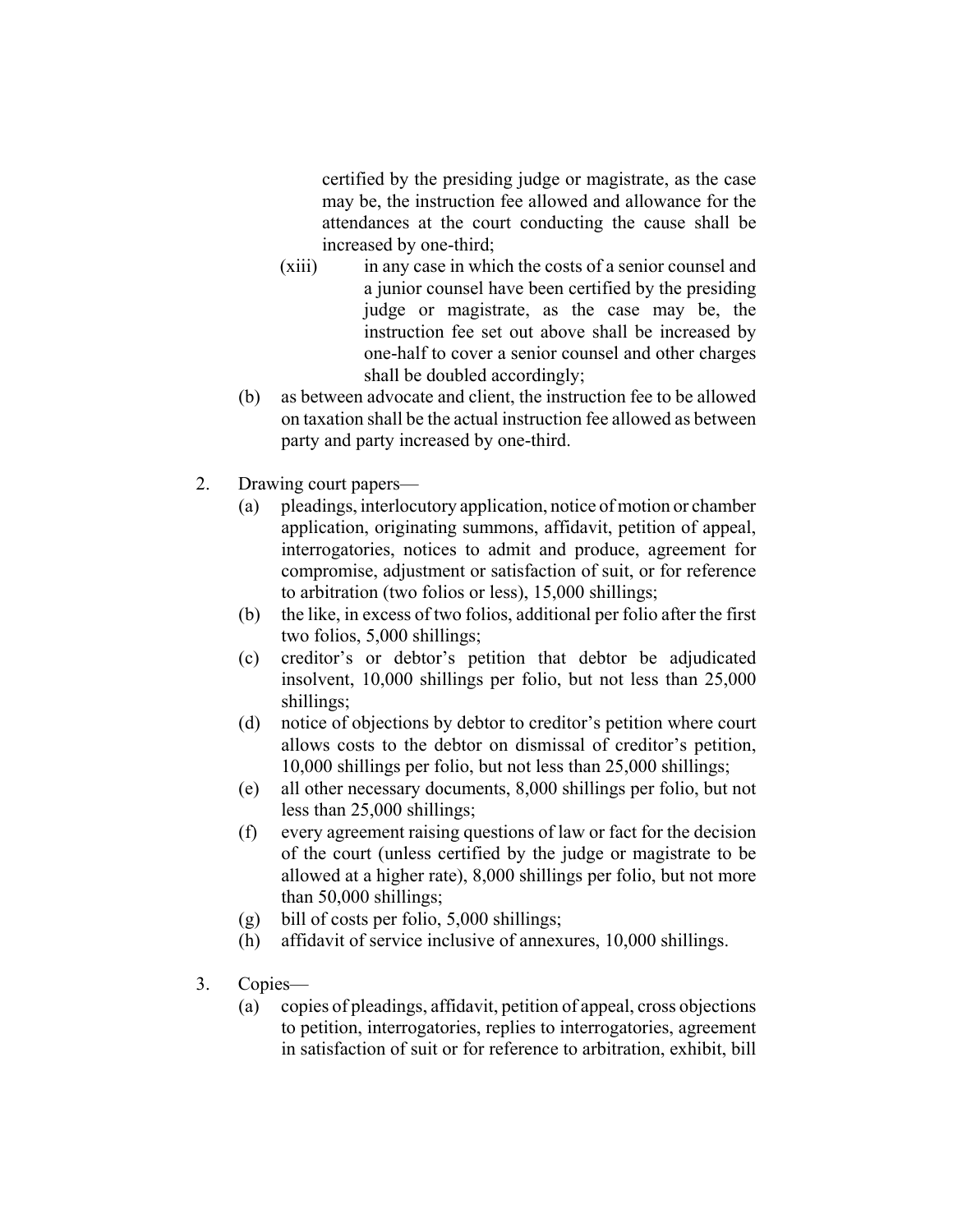of costs and every other necessary document (whether for court or opposing party) per folio, 15,000 shillings;

- (b) the actual costs of copies of judge's notes bespoken from day-today as a case proceeds may be allowed if certified for by the trial judge;
- (c) the actual cost of printing supported by vouchers shall be allowed (subject to rule 13 of these Rules);
- (d) in special cases in addition to preparing and making copies of any account or other documents not being notes or observations relating to the evidence of witness only, which may be necessary for the judge's or advocate's use at the trial, such sum as may be reasonable, not exceeding per folio, 5,000 shillings.
- 4. Letters—letter before action or other necessary letter—20,000 shillings, or per folio 4,000 shillings.
- 5. Attendance—
	- (a) each necessary telephone call allowed, 10,000 shillings;
	- (b) on any necessary application to, or attendance on, the magistrate or registrar including taxation, per fifteen minutes or part thereof, 15,000 shillings;
	- (c) at offices of court or registrar or upon opposite party or his or her advocate on routine matters—
		- (i) advocate—10,000 shillings;
		- (ii) clerk—7,000 shillings;
	- (d) to make or oppose any application or motion before the judge or magistrate, not less than 50,000 shillings;
	- (e) at court on any matter on a date fixed by the court for hearing or for calling over lists when case cannot be taken or summons unserved—
		- $(i)$  if in court, 20,000 shillings;
		- (ii) if in chambers, 15,000 shillings;
	- (f) at court for orders if defendant appears and admits the claim and judgment is given, 30,000 shillings;
	- (g) at court on settlement of issues or for orders, 30,000 shillings;
	- (h) at court conducting cause—
		- (i) for every day of not less than six hours, 30,000 shillings;
		- (ii) where a time less than six hours is so employed, per hour 50,000 shillings;
	- (i) to hear a reserved judgment or to obtain judgment on arbitrator's award or commissioner's report, per half-hour or part thereof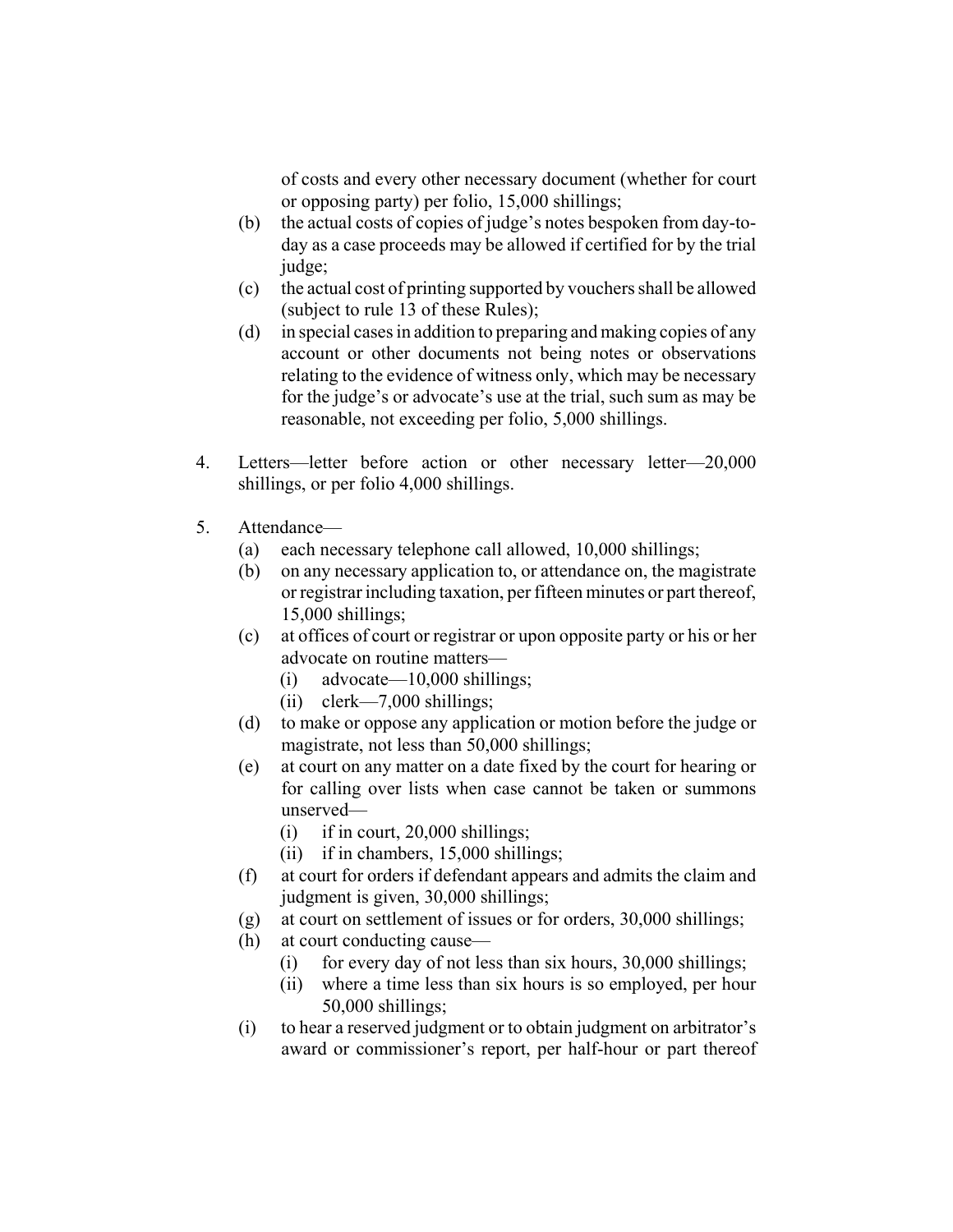20,000 shillings;

- (j) with judge on a view, if in court hours, the same fees as for attendances in court conducting the cause, but if out of court hours, per hour, including travelling time, in addition to all expenses properly incurred in getting to and from the place viewed, 50,000 shillings;
- (k) where there are several deponents or it is necessary for the purpose of having an affidavit sworn to go a distance or employ an agent, reasonable allowance may be made on special grounds by the taxing officer;
- (l) at the meeting of creditors of a bankrupt, per fifteen minutes or part thereof, 10,000 shillings;
- (m) on behalf of a petitioning creditor or receiver, after the receiver is appointed, and giving him or her all necessary information, per fifteen minutes or part thereof, 10,000 shillings;
- (n) before a commissioner for adjustment of accounts, per fifteen minutes or part thereof, 15,000 shillings;
- (o) before an arbitrator, the same fees as for conducting a case in court;
- (p) for all other necessary attendances, per fifteen minutes or part thereof, 12,000 shillings,

except that reasonable and necessary travelling and subsistence expenses within Uganda shall be allowed at the discretion of the taxing officer.

- 6. Perusals—
	- (a) perusals of pleading memorandum of appeal, interrogatories and answers to interrogatories, notices to admit, petition to wind up company, petition in insolvency, notice of motion in courts, chamber summons, affidavits, originating summons or other necessary document not specifically provided for—10,000 shillings, or per folio, 5,000 shillings;
	- (b) perusals of notices and other routine documents, 5,000 shillings;
	- (c) perusals of necessary letter, 5,000 shillings, or per folio, 1,000 shillings;
	- (d) for reading and correcting proofs, printed matter, per folio, 1,000 shillings.
- 7. Service—
	- (a) where service is in person, a reasonable charge depending on the distance and time taken to be allowed at the discretion of the taxing officer;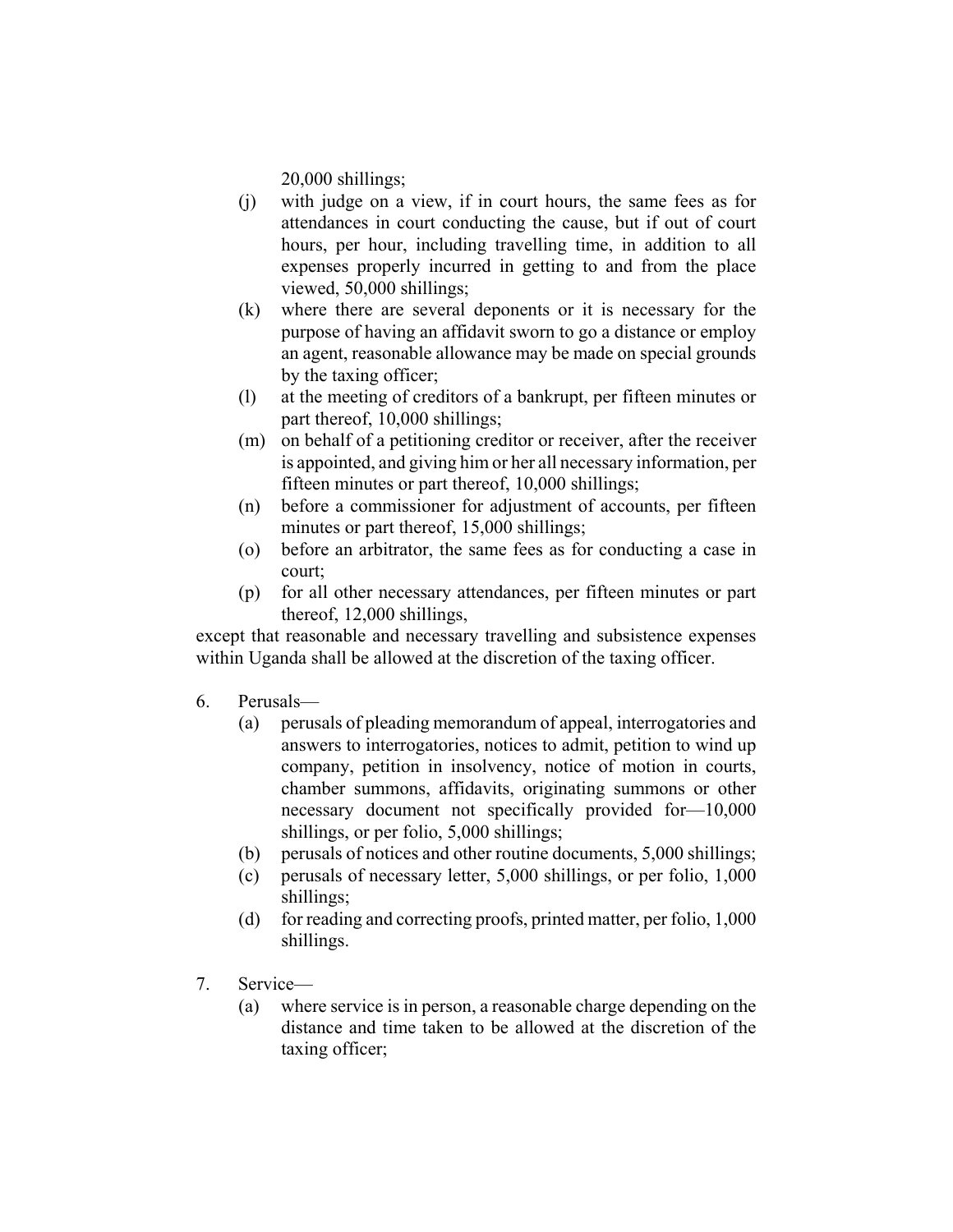- (b) for actual travelling and subsistence expenses incurred by the process server, charge the actual expenses incurred;
- (c) where service is by post or by any other mode substituted service, charge the actual expenses incurred.
- 8. Plans, models, etc.

For plans, charts, photographs or models for use of the judge at trial, such sum as is actually incurred shall be charged.

9. Translation

Translation of necessary documents or accounts, per folio, not less than 10,000 shillings.

- 10. Probate proceedings—
	- (a) perusing will, per folio, 10,000 shillings;
	- (b) instruction to apply for grant of probate or letters of administration with or without will annexed, or for resealing a grant, not less than 100,000 shillings; except that where the application is contested, the advocate for the applicant and the advocate for the opposing party shall charge such fee as shall be allowed by the taxing officer, but in any case not less than 250,000 shillings;
	- (c) drawing application for letters of administration or probate, oath of executor, affidavit of due execution of will or any other necessary documents, charge as in paragraph 2(a) and (b) of this Schedule;
	- (d) instructions to prepare an inventory or account, per 200,000 shillings of net estate, 10,000 shillings, but not less than 60,000 shillings;
	- (e) drawing inventory of account, per folio, 121,000 shillings, but not less than 40,000 shillings;
	- (f) copies of inventory and account and other necessary documents per folio, charge the same as in paragraph 4 of this Schedule;
	- (g) necessary attendances at the registrar's in connection with taking out letters, or registering a will, charge as in paragraph 5 of this Schedule.
- 11. Bankruptcy proceedings—
	- (a) petitioning debtor's advocate's costs in summary cases—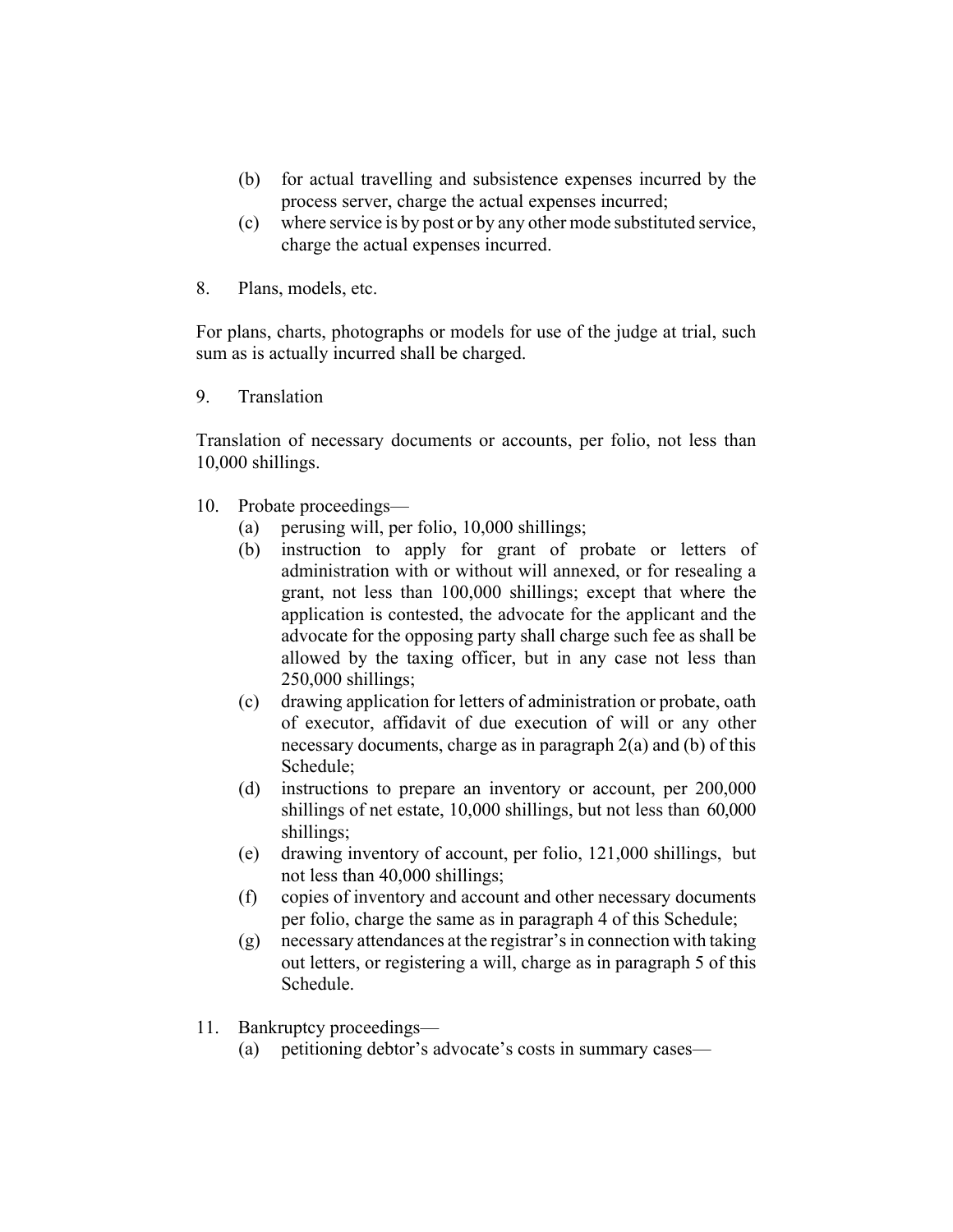- (i) instructions for petition, 180,000 shillings;
- (ii) instructions to apply for discharge, 90,000 shillings;
- (b) instructions for petition where the assets are certified in nonsummary cases—
	- (i) as not likely to realise 1,000,000 shillings, not more than 10,000 shillings;
	- (ii) as likely to exceed 1,000,000 shillings, but not to exceed 5,000,000 shillings, not less than 500,000 shillings;
	- (iii) as likely to exceed 5,000,000 shillings, then the minimum fee shall be increased by 100,000 shillings for every additional 1,000,000 shillings, or part thereof, up to 10,000,000 shillings;
	- (iv) in excess of 10,000,000 shillings, then the minimum fee shall be increased by 20,000 shillings for every additional 1,000,000 shillings or part thereof;
- (c) a certificate of the receiver as to the value which the assets are likely to increase shall be produced to the taxing officer and the allowance for instructions for petition made accordingly;
- (d) in cases where a composition is accepted and confirmed by the court the value of the assets shall be taken at the amount required for the purpose of composition;
- (e) instruction to apply for discharge not less than 12,000 shillings;
- (f) debtor's advocate's costs for instructions for and drawing consent to, an order of adjudication on creditor's petition to declare insolvent—
	- (i) where the assets are certified by the receiver as not likely to realise 500,000 shillings, not less than 90,000 shillings;
	- (ii) as likely to exceed 500,000 shillings, not more than 150,000 shillings;
- (g) creditor's advocate's costs for petition to adjudicate debtor insolvent where assets are certified—
	- (i) as not likely to realise 1,000,000 shillings, not more than 300,000 shillings;
	- (ii) as likely to exceed 1,000,000 shillings, but not to exceed 5,000,000 shillings not less than 500,000 shillings;
	- (iii) as likely to exceed 5,000,000 shillings, then the minimum fee shall be increased by 100,000 shillings for every additional 1,000,000 shillings or part thereof up to 10,000,000 shillings;
	- (iv) in excess of 10,000,000 shillings, then the minimum fee shall be increased by 20,000 shillings for every additional